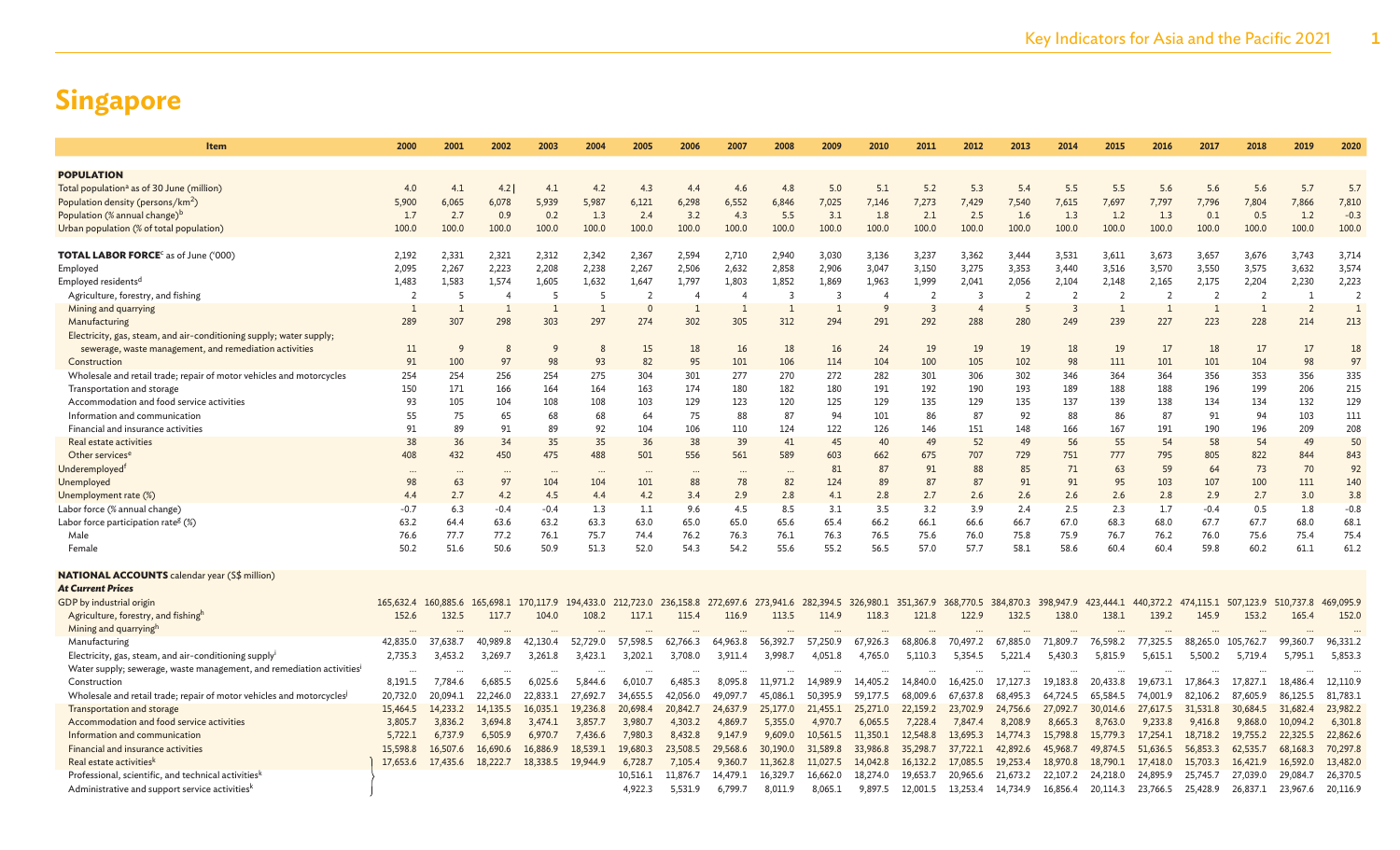| Item                                                                        | 2000       | 2001                             | 2002       | 2003                                                        | 2004                   | 2005              | 2006       | 2007       | 2008                    | 2009       | 2010              | 2011                                              | 2012                                                                                                                                                                                                                                                                                                                               | 2013               | 2014      | 2015                          | 2016                                                        | 2017        | 2018                          | 2019        | 2020                   |
|-----------------------------------------------------------------------------|------------|----------------------------------|------------|-------------------------------------------------------------|------------------------|-------------------|------------|------------|-------------------------|------------|-------------------|---------------------------------------------------|------------------------------------------------------------------------------------------------------------------------------------------------------------------------------------------------------------------------------------------------------------------------------------------------------------------------------------|--------------------|-----------|-------------------------------|-------------------------------------------------------------|-------------|-------------------------------|-------------|------------------------|
| Public administration and defense; compulsory social security               |            |                                  |            |                                                             |                        |                   |            |            |                         |            |                   |                                                   |                                                                                                                                                                                                                                                                                                                                    |                    |           |                               |                                                             |             |                               |             |                        |
| Education <sup>1</sup>                                                      |            |                                  |            |                                                             |                        |                   |            |            |                         |            |                   |                                                   |                                                                                                                                                                                                                                                                                                                                    |                    |           |                               |                                                             |             |                               |             |                        |
| Human health and social work activities                                     |            |                                  |            |                                                             |                        |                   |            |            |                         |            |                   |                                                   |                                                                                                                                                                                                                                                                                                                                    |                    |           |                               |                                                             |             |                               |             |                        |
| Arts, entertainment, and recreation                                         |            |                                  |            |                                                             |                        |                   |            |            |                         |            |                   |                                                   |                                                                                                                                                                                                                                                                                                                                    |                    |           |                               |                                                             |             |                               |             |                        |
| Other service activities <sup>1</sup>                                       | 15,745.3   | 17,447.9                         | 18,804.2   | 18,949.1                                                    | 20,162.5               | 20,818.3          | 22,543.0   | 24,185.3   | 25,945.8                | 26,966.1   | 32,419.9          | 35,884.9                                          | 37,559.3                                                                                                                                                                                                                                                                                                                           | 40,293.1           | 42,655.4  | 44,963.0                      | .623.3<br>-47                                               | 50,525.4    | 52,584.1                      | 54,461.8    | 48,502.6               |
| Activities of households as employers; undifferentiated goods- and          |            |                                  |            |                                                             |                        |                   |            |            |                         |            |                   |                                                   |                                                                                                                                                                                                                                                                                                                                    |                    |           |                               |                                                             |             |                               |             |                        |
| services-producing activities of households for own use <sup>n</sup>        | 5,758.1    | 6,020.5                          | 5,708.9    | 5,981.2                                                     | 5,763.6                | 6,317.8           | 7,012.2    | 7.943.3    | 10,166.2                |            | 10,351.7 11,347.1 | 13,604.9                                          | 15,749.3                                                                                                                                                                                                                                                                                                                           | 17,251.0           | 17,797.2  |                               | 18,100.1 17,589.4                                           | 17,436.3    | 17,751.0                      | 18,453.0    | 19,114.4               |
| Activities of extraterritorial organizations and bodies                     |            |                                  |            |                                                             |                        |                   |            |            |                         |            |                   |                                                   |                                                                                                                                                                                                                                                                                                                                    |                    |           |                               |                                                             |             |                               |             |                        |
| Gross value added at basic prices                                           |            | 154,394.5 151,322.0              | 157,071.3  | 160,990.5                                                   | 184,738.8              | 203,226.8         | 226,287.4  | 257,177.8  |                         |            |                   | 259,709.6 268,452.9 309,047.0 331,400.8 347,618.2 |                                                                                                                                                                                                                                                                                                                                    | 362,699.5          | 377.198.8 | 399.187.4                     | 413,789.8                                                   | 445,241.3   | 480,544.8                     | 484.762.6   | 447,261.3              |
| Taxes less subsidies on production and imports                              | 11,237.9   | 9,563.6                          | 8,626.8    | 9,127.4                                                     | 9,694.2                | 9,496.2           | 9.871.4    | 15,519.8   | 14,232.0                |            | 13,941.6 17,933.1 |                                                   | 19,967.1 21,152.3 22,170.8                                                                                                                                                                                                                                                                                                         |                    | 21,749.1  |                               | 24,256.7 26,582.4                                           | 28,873.8    | 26,579.1                      | 25,975.2    | 21,834.6               |
| Net factor income from abroad                                               | $-1.012.5$ | $-1.075.8$                       | $-3,297.4$ |                                                             | $-4,521.5$ $-11,760.8$ | $-12,035.8$       | $-6,405.1$ | $-7,173.4$ | $-10,076.9$ $-14,647.7$ |            |                   |                                                   | $-3,532.9$ $-12,073.5$ $-16,398.4$ $-20,729.9$ $-13,877.9$ $-28,892.8$ $-27,858.8$                                                                                                                                                                                                                                                 |                    |           |                               |                                                             | $-36,110.0$ | $-58,755.8$                   | $-61.027.3$ | $-57,339.3$            |
| <b>GNI</b>                                                                  |            |                                  |            |                                                             |                        |                   |            |            |                         |            |                   |                                                   | 164,619.9 159,809.8 162,400.7 165,596.4 182,672.2 200,687.2 229,753.7 265,524.2 263,864.7 267,746.8 323,447.2 339,294.4 352,372.1 364,140.4 385,070.0 394,551.3 412,513.4 438,005.1 448,368.1 449,710.5 411,756.6                                                                                                                  |                    |           |                               |                                                             |             |                               |             |                        |
| <b>Structure of Output</b> (% of gross value added at current basic prices) |            |                                  |            |                                                             |                        |                   |            |            |                         |            |                   |                                                   |                                                                                                                                                                                                                                                                                                                                    |                    |           |                               |                                                             |             |                               |             |                        |
| Agriculture <sup>n</sup>                                                    | 0.1        | 0.1                              | 0.1        | 0.1                                                         | 0.1                    | 0.1               | 0.1        | 0.0        | 0.0                     | 0.0        | 0.0               | 0.0                                               | 0.0                                                                                                                                                                                                                                                                                                                                | 0.0                | 0.0       | 0.0                           | 0.0                                                         | 0.0         | 0.0                           | 0.0         | 0.0                    |
| Industry <sup>o</sup>                                                       | 34.8       | 32.3                             | 32.4       | 31.9                                                        | 33.6                   | 32.9              | 32.2       | 29.9       | 27.9                    | 28.4       | 28.2              | 26.8                                              | 26.5                                                                                                                                                                                                                                                                                                                               | 24.9               | 25.6      | 25.8                          | 24.8                                                        | 25.1        | 26.9                          | 25.5        | 25.6                   |
| Services <sup>p</sup>                                                       | 65.1       | 67.6                             | 67.5       | 68.0                                                        | 66.4                   | 67.1              | 67.7       | 70.0       | 72.1                    | 71.5       | 71.8              | 73.2                                              | 73.4                                                                                                                                                                                                                                                                                                                               | 75.1               | 74.4      | 74.2                          | 75.2                                                        | 74.9        | 73.1                          | 74.5        | 74.4                   |
|                                                                             |            |                                  |            |                                                             |                        |                   |            |            |                         |            |                   |                                                   |                                                                                                                                                                                                                                                                                                                                    |                    |           |                               |                                                             |             |                               |             |                        |
| Expenditure on GDP at current prices                                        | 165,632.4  | 160,885.6                        | 165,698.1  |                                                             |                        |                   |            |            |                         |            |                   |                                                   | 170,117,9 194,433,0 212,723,0 236,158.8 272,697.6 273,941.6 282,394.5 326,980.1 351,367.9 368,770.5 384,870.3 398,947.9 423,444.1 440,372.2 474,115.1 507,123.9 510,737.8                                                                                                                                                          |                    |           |                               |                                                             |             |                               |             | 469,095.9              |
| Final consumption expenditure                                               | 86,724.1   | 93.080.2                         | 96,142.7   |                                                             |                        |                   |            |            |                         |            |                   |                                                   | 96,881.2 101,721.7 105,819.1 113,387.0 125,173.9 137,146.5 138,466.2 150,507.1 161,110.8 170,239.0 181,188.0                                                                                                                                                                                                                       |                    |           |                               | 188,365.0 200,496.4 205,966.0 215,128.9 225,843.7 234,653.0 |             |                               |             | 213,087.0              |
| Household final consumption                                                 | 69,325.8   | 74,401.5                         | 76,523.5   | 77,463.8                                                    | 81,658.8               | 84,765.6          |            |            |                         |            |                   |                                                   | 89,990.9 100,259.9 109,442.2 110,424.5 118,817.5 128,655.5 137,573.7 143,685.4 149,942.1 157,343.7 160,687.3 166,880.2 175,131.0 182,045.5                                                                                                                                                                                         |                    |           |                               |                                                             |             |                               |             | 154,845.7              |
| NPISHs final consumption                                                    |            |                                  |            |                                                             |                        |                   |            |            |                         |            |                   |                                                   |                                                                                                                                                                                                                                                                                                                                    |                    |           |                               |                                                             |             |                               |             |                        |
| General government final consumption                                        | 17,398.3   | 18,678.7                         | 19,619.2   | 19,417.4                                                    | 20,062.9               | 21,053.5          | 23,396.1   | 24,914.0   | 27,704.3                | 28,041.7   | 31,689.5          | 32,455.3                                          | 32,665.2                                                                                                                                                                                                                                                                                                                           | 37,502.6           | 38,422.8  | 43,152.8                      | 45,278.7                                                    | 48,248.7    | 50,712.7                      | 52,607.5    | 58,241.3               |
| Gross capital formation                                                     | 58,259.6   | 44,419.6                         | 41,546.5   | 29,302.0                                                    | 44,510.5               | 45,750.2          | 52,850.6   | 62,900.3   | 82,619.9                | 77,291.7   | 90,436.9          |                                                   | 93,787.1 107,913.1 115,382.2 117,410.4 107,356.7 116,591.3 129,553.2 126,714.6 125,942.5                                                                                                                                                                                                                                           |                    |           |                               |                                                             |             |                               |             | 106,106.2              |
| Gross fixed capital formation                                               | 53,542.9   | 49,692.8                         | 44,326.6   | 42,131.9                                                    | 47,211.1               | 49,326.2          | 54,521.3   | 66,471.9   | 76,645.9                | 81,435.4   | 83,607.9          | 88,772.8                                          |                                                                                                                                                                                                                                                                                                                                    | 97,466.0 106,024.9 |           |                               | 112,216.9 115,271.1 114,670.3 119,889.0 114,820.4 117,486.7 |             |                               |             | 100,741.9              |
| Public                                                                      | 10.956.4   | 11,223.1                         | 9.820.9    | 9.878.1                                                     | 9.233.9                | 9.022.9           | 8.008.5    | 8,182.8    | 10,908.2                | 13.944.3   | 14.595.5          | 15,526.1                                          | 16,499.2                                                                                                                                                                                                                                                                                                                           | 16,822.3           | 19.454.7  | 21,716.5                      | 23,733.3                                                    | 22,446.8    | 21.371.4                      | 22,178.0    | 16,964.1               |
| Private                                                                     | 42,586.5   | 38,469.7                         | 34,505.6   | 32,253.8                                                    | 37,977.3               | 40,303.3          | 46,512.7   | 58,289.1   | 65,737.7                | 67,491.1   | 69,012.4          | 73,246.7                                          | 80,966.8                                                                                                                                                                                                                                                                                                                           | 89,202.7           | 92,762.2  | 93,554.7                      | 90,937.0                                                    | 97,442.2    | 93,448.9 95,308.7             |             | 83,777.8               |
| Changes in inventories                                                      | 4,716.7    | $-5,273.2$                       | $-2,780.1$ | $-12,829.9$                                                 | $-2,700.6$             | $-3,576.0$        | $-1,670.7$ | $-3,571.6$ | 5,974.0                 | $-4,143.7$ | 6,829.0           | 5,014.3                                           | 10,447.1                                                                                                                                                                                                                                                                                                                           | 9,357.3            | 5,193.5   | -7,914.5                      | 1,921.0                                                     | 9,664.2     | 11,894.2                      | 8,455.8     | 5,364.3                |
| Acquisitions less disposals of valuables                                    |            |                                  |            |                                                             |                        |                   |            |            |                         |            |                   |                                                   |                                                                                                                                                                                                                                                                                                                                    |                    |           |                               |                                                             |             |                               |             |                        |
| Exports of goods and services                                               |            | 311.970.1 294.250.4              |            | 305,027.2 344,635.4 415,992.7 478,966.4                     |                        |                   |            |            |                         |            |                   |                                                   | 538,530.9 580,244.3 627,309.2 538,935.6 647,417.2 714,428.3 725,443.9 750,796.5 765,794.6 755,359.1 725,489.0 811,159.8 897,920.4 898,348.3                                                                                                                                                                                        |                    |           |                               |                                                             |             |                               |             | 826,738.7              |
| Exports of goods                                                            |            |                                  |            | 267,115.3 247,964.3 255,090.9 291,669.2 349,196.9 403,061.6 |                        |                   |            |            |                         |            |                   |                                                   | 445,856.1 469,447.7 501,154.2 421,103.6 510,544.9 564,415.3 563,674.7 573,077.2 570,951.4 544,736.4 515,602.1 575,081.4 619,050.6 602,070.9                                                                                                                                                                                        |                    |           |                               |                                                             |             |                               |             | 567,948.2              |
| <b>Exports of services</b>                                                  | 44,854.8   | 46,286.1                         | 49,936.3   |                                                             |                        |                   |            |            |                         |            |                   |                                                   | 52,966.2 66,795.8 75,904.8 92,674.8 110,796.6 126,155.0 117,832.0 136,872.3 150,013.0 161,769.2 177,719.3 194,843.2 210,622.7 209,886.9 236,078.4 278,869.8 296,277.4                                                                                                                                                              |                    |           |                               |                                                             |             |                               |             | 258,790.5              |
| Less: Imports of goods and services<br>Imports of goods                     | 239,938.0  | 291,535.6 267,710.3<br>211,103.9 |            | 274,495.3 297,080.9 364,701.9 415,386.0                     |                        |                   |            |            |                         |            |                   |                                                   | 466,002.2 494,970.9 570,710.6 472,581.2 561,381.0 617,602.6 636,104.6 661,838.3 672,282.2 639,768.1 610,240.7 685,808.0 751,968.1 753,978.4<br>214,721.1 227,619.2 280,586.6 323,758.0 362,711.0 381,831.1 442,583.6 351,450.6 424,323.6 469,387.8 470,007.5 474,502.6 461,104.6 417,468.5 391,297.9 435,571.9 482,035.4 469,963.7 |                    |           |                               |                                                             |             |                               |             | 677,011.6<br>438,745.1 |
| Imports of services                                                         | 51,597.6   | 56,606.4                         | 59.774.2   | 69,461.7                                                    |                        | 84,115.3 91,628.0 |            |            |                         |            |                   |                                                   | 103,291.2 113,139.8 128,127.0 121,130.6 137,057.4 148,214.8 166,097.1 187,335.7                                                                                                                                                                                                                                                    |                    |           | 211,177.6 222,299.6 218,942.8 |                                                             |             | 250,236.1 269,932.7 284,014.7 |             | 238,266.5              |
| Statistical discrepancy                                                     | 214.2      | $-3,154.3$                       | $-2,523.0$ | $-3,619.8$                                                  | -3,090.1               | $-2,426.7$        | $-2,607.5$ | $-650.0$   | $-2,423.4$              | 282.2      |                   | $-355.7$                                          | 1,279.1                                                                                                                                                                                                                                                                                                                            | $-658.1$           | $-339.9$  |                               | 2,566.5                                                     | 4,081.3     | 8,613.3                       | 5,772.4     | 175.5                  |
|                                                                             |            |                                  |            |                                                             |                        |                   |            |            |                         |            |                   |                                                   |                                                                                                                                                                                                                                                                                                                                    |                    |           |                               |                                                             |             |                               |             |                        |
| <b>Structure of Demand</b> (% of GDP at current prices)                     |            |                                  |            |                                                             |                        |                   |            |            |                         |            |                   |                                                   |                                                                                                                                                                                                                                                                                                                                    |                    |           |                               |                                                             |             |                               |             |                        |
| Household final consumption                                                 | 41.9       | 46.2                             | 46.2       | 45.5                                                        | 42.0                   | 39.8              | 38.1       | 36.8       | 40.0                    | 39.1       | 36.3              | 36.6                                              | 37.3                                                                                                                                                                                                                                                                                                                               | 37.3               | 37.6      | 37.2                          | 36.5                                                        | 35.2        | 34.5                          | 35.6        | 33.0                   |
| Government final consumption                                                | 10.5       | 11.6                             | 11.8       | 11.4                                                        | 10.3                   | 9.9               | 9.9        | 9.1        | 10.1                    | 9.9        | 9.7               | 9.2                                               | 8.9                                                                                                                                                                                                                                                                                                                                | 9.7                | 9.6       | 10.2                          | 10.3                                                        | 10.2        | 10.0                          | 10.3        | 12.4                   |
| Gross capital formation                                                     | 35.2       | 27.6                             | 25.1       | 17.2                                                        | 22.9                   | 21.5              | 22.4       | 23.1       | 30.2                    | 27.4       | 27.7              | 26.7                                              | 29.3                                                                                                                                                                                                                                                                                                                               | 30.0               | 29.4      | 25.4                          | 26.5                                                        | 27.3        | 25.0                          | 24.7        | 22.6                   |
| Changes in inventories                                                      | 2.8        | $-3.3$                           | $-1.7$     | $-7.5$                                                      | $-1.4$                 | $-1.7$            | $-0.7$     | $-1.3$     | 2.2                     | $-1.5$     | 2.1               | 1.4                                               | 2.8                                                                                                                                                                                                                                                                                                                                | 2.4                | 1.3       | $-1.9$                        | 0.4                                                         | 2.0         | 2.3                           | 1.7         | 1.1                    |
| Exports of goods and services                                               | 188.4      | 182.9                            | 184.1      | 202.6                                                       | 214.0                  | 225.2             | 228.0      | 212.8      | 229.0                   | 190.8      | 198.0             | 203.3                                             | 196.7                                                                                                                                                                                                                                                                                                                              | 195.1              | 192.0     | 178.4                         | 164.7                                                       | 171.1       | 177.1                         | 175.9       | 176.2                  |
| Imports of goods and services                                               | 176.0      | 166.4                            | 165.7      | 174.6                                                       | 187.6                  | 195.3             | 197.3      | 181.5      | 208.3                   | 167.3      | 171.7             | 175.8                                             | 172.5                                                                                                                                                                                                                                                                                                                              | 172.0              | 168.5     | 151.1                         | 138.6                                                       | 144.7       | 148.3                         | 147.6       | 144.3                  |
| Statistical discrepancy                                                     | 0.1        | $-2.0$                           | $-1.5$     | $-2.1$                                                      | $-1.6$                 | $-1.1$            | $-1.1$     | $-0.2$     | $-0.9$                  | 0.1        |                   | $-0.1$                                            | 0.3                                                                                                                                                                                                                                                                                                                                | $-0.2$             | $-0.1$    |                               | 0.6                                                         | 0.9         | 1.7                           | 1.1         | 0.0                    |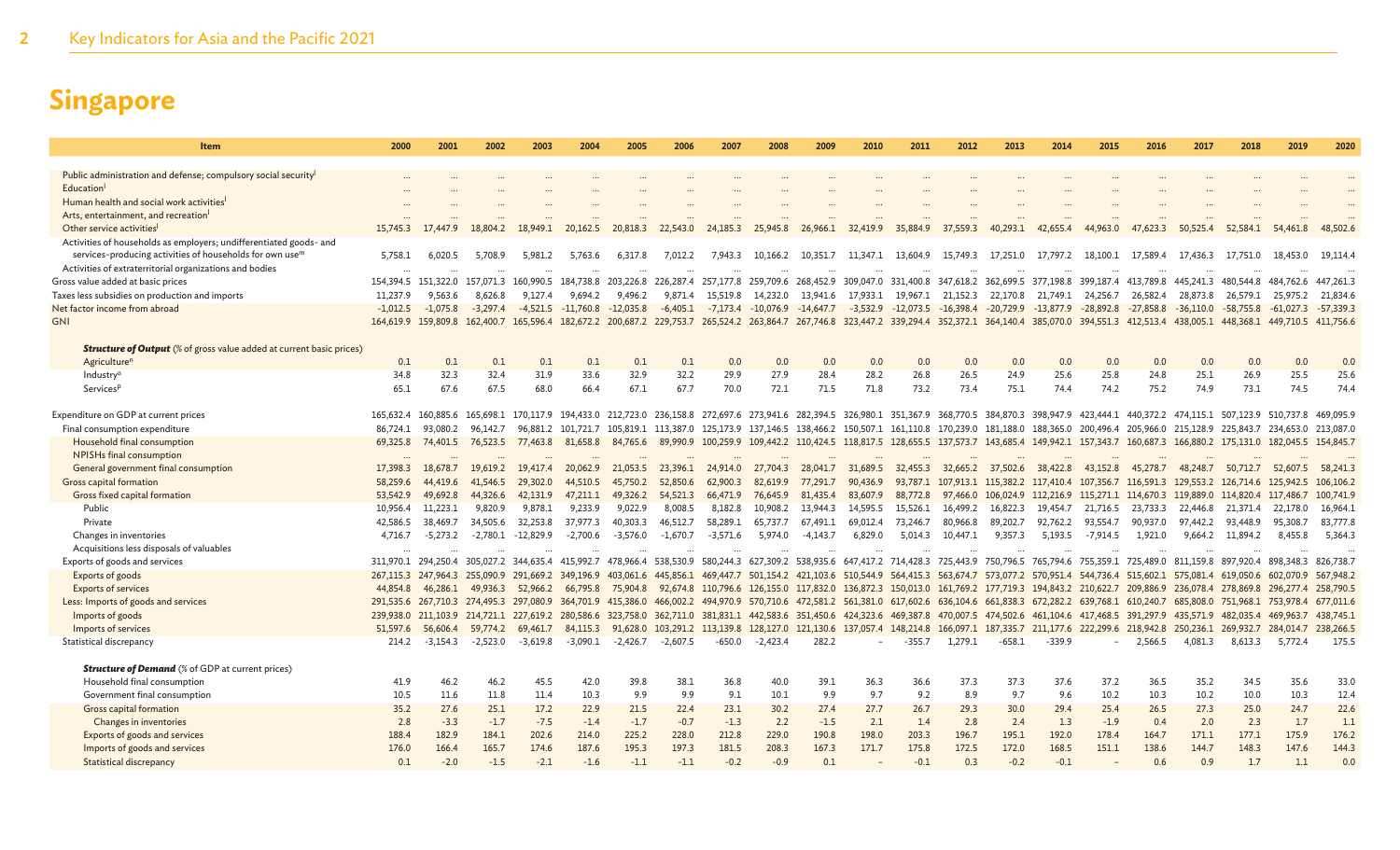| <b>Item</b>                                                                       | 2000      | 2001                          | 2002       | 2003                             | 2004         | 2005       | 2006                | 2007       | 2008                                                                                                                                                                                                              | 2009       | 2010                 | 2011      | 2012                                              | 2013                 | 2014                             | 2015                          | 2016                 | 2017                  | 2018                          | 2019                 | 2020                 |
|-----------------------------------------------------------------------------------|-----------|-------------------------------|------------|----------------------------------|--------------|------------|---------------------|------------|-------------------------------------------------------------------------------------------------------------------------------------------------------------------------------------------------------------------|------------|----------------------|-----------|---------------------------------------------------|----------------------|----------------------------------|-------------------------------|----------------------|-----------------------|-------------------------------|----------------------|----------------------|
|                                                                                   |           |                               |            |                                  |              |            |                     |            |                                                                                                                                                                                                                   |            |                      |           |                                                   |                      |                                  |                               |                      |                       |                               |                      |                      |
| <b>At Chained Prices</b> q                                                        |           |                               |            |                                  |              |            |                     |            |                                                                                                                                                                                                                   |            |                      |           |                                                   |                      |                                  |                               |                      |                       |                               |                      |                      |
| GDP by industrial origin at chained 2015 market prices                            |           | 193,130.9 191,066.3 198,545.8 |            | 207, 551.4 227, 932.1 244, 705.7 |              |            |                     |            | 266,741.8 290,807.6 296,240.6 296,599.0 339,681.9 361,210.5 377,326.3 395,578.7                                                                                                                                   |            |                      |           |                                                   |                      |                                  | 411,156.6 423,444.1 437,540.7 |                      |                       | 457,319.2 473,313.8 479,680.9 |                      | 453,821.2            |
| Agriculture, forestry, and fishingh                                               | 165.4     | 144.3                         | 119.4      | 109.5                            | 109.5        | 117.0      | 119.0               | 119.0      | 112.0                                                                                                                                                                                                             | 116.4      | 119.6                | 124.5     | 129.9                                             | 134.4                | 138.8                            | 138.1                         | 137.5                | 141.5                 | 146.0                         | 155.3                | 139.8                |
| Mining and quarryingh                                                             |           |                               |            |                                  |              |            |                     |            |                                                                                                                                                                                                                   |            |                      |           |                                                   |                      |                                  |                               |                      |                       |                               |                      |                      |
| Manufacturing                                                                     | 41.131.9  | 36,358.4                      | 39,437.6   | 40.619.2                         | 46,243.3     | 50,640.8   | 56,678.2            | 60,045.4   | 57,530.4                                                                                                                                                                                                          | 55,142.9   | 71,506.5             | 77,089.5  | 77,335.8                                          | 78,628.4             | 80,737.9                         | 76,598.2                      | 79,432.8             | 87,698.6              | 93,862.8                      | 92,496.9             | 99,211.1             |
| Electricity, gas, steam, and air-conditioning supply                              | 3.344.8   | 3,575.1                       | 3,797.5    | 3,977.2                          | 4,117.3      | 4,189.3    | 4,481.1             | 4,661.0    | 4,754.2                                                                                                                                                                                                           | 4,819.8    | 5,209.3              | 5,328.1   | 5,441.8                                           | 5,572.1              | 5,705.8                          | 5,815.9                       | 5,916.3              | 5,911.2               | 5,842.8                       | 5,903.7              | 5,770.9              |
| Water supply; sewerage, waste management, and remediation activities <sup>i</sup> |           |                               |            |                                  |              |            |                     |            |                                                                                                                                                                                                                   |            |                      |           |                                                   |                      |                                  |                               |                      |                       |                               |                      |                      |
| Construction                                                                      | 9,308.6   | 9,324.6                       | 8,088.0    | 7,393.7                          | 7,027.2      | 7,083.7    | 7,639.8             | 9,220.4    | 11.537.9                                                                                                                                                                                                          | 14.112.5   | 15,102.6             | 15,617.5  | 17,293.3                                          | 17,728.5             | 19,280.6                         | 20,433.8                      | 20,202.0             | 19,215.0              | 19,318.3                      | 19,621.5             | 12,574.4             |
| Wholesale and retail trade; repair of motor vehicles and motorcycles              | 23,519.1  | 23,338.8                      | 24,876.2   | 28,013.4                         | 32,875.8     | 36,172.9   | 40.223.1            | 43,107.6   | 44,630.6                                                                                                                                                                                                          | 42,882.8   | 49,960.8             | 53,697.0  | 57,395.8                                          | 60,922.5             | 63,200.1                         | 65,584.5                      | 65,879.6             | 66,980.4              | 68,585.2                      | 67,928.9             | 65,449.3             |
| Transportation and storage                                                        | 17,415.7  | 17,303.5                      | 18,236.0   | 17,992.2                         | 20.119.4     | 21,525.9   | 22,506.7            | 24,650.0   | 25,768.9<br>6,358.5                                                                                                                                                                                               | 23,489.6   | 24,927.5             | 26,514.8  | 27,851.1                                          | 28,721.7             | 29,276.3                         | 30,014.6                      | 30,565.0             | 32,034.3              | 32,179.4                      | 32.236.0             | 24,041.7<br>7.029.6  |
| Accommodation and food service activities                                         | 5.507.1   | 5.426.7                       | 5.167.8    | 4,688.7                          | 5.159.2      | 5.608.7    | 5,947.8             | 6.240.5    |                                                                                                                                                                                                                   | 6.103.1    | 7,010.3              | 7.874.0   | 8,214.0                                           | 8.566.6              | 8.796.1                          | 8,763.0                       | 9.119.4              | 9.245.2               | 9.557.3                       | 9,578.6              |                      |
| Information and communication<br>Financial and insurance activities               | 5,877.2   | 6,774.2                       | 7.141.1    | 7,681.7<br>18,380.0              | 8,340.0      | 8,815.0    | 9.201.1<br>23,536.5 | 9,787.4    | 10,419.8                                                                                                                                                                                                          | 11,082.1   | 11,878.8             | 12,765.6  | 13,758.0                                          | 14,791.6             | 15,840.8                         | 15,779.3                      | 16,668.7             | 17,986.9              | 18,985.3                      | 21,289.6             | 21,731.0             |
|                                                                                   | 14,936.6  | 16,476.1                      | 15,771.5   |                                  | 19,529.7     | 20,671.2   |                     | 27,677.0   | 28,591.7                                                                                                                                                                                                          | 28,849.7   | 32,530.2             | 34,975.4  | 37,117.1                                          | 43,668.8             | 47,672.0                         | 49,874.5                      | 50,502.3             | 54,186.0              | 57,458.3                      | 61,916.2             | 65,024.3             |
| Real estate activities <sup>k</sup>                                               | 25,193.4  | 25,067.9                      | 26,530.1   | 27,146.7                         | 29,195.3     | 11,168.1   | 11,078.2            | 12,346.0   | 13,584.7                                                                                                                                                                                                          | 14,792.8   | 16,337.2             | 16,876.5  | 17,285.1                                          | 18,748.9             | 18,480.0                         | 18,790.1                      | 18,267.3             | 16,930.1              | 17,037.7                      | 16,770.1             | 14,386.0             |
| Professional, scientific, and technical activities <sup>k</sup>                   |           |                               |            |                                  |              | 15,110.9   | 16,341.4            | 18,710.5   | 19,672.2                                                                                                                                                                                                          | 20,335.7   | 21,293.8<br>10,305.6 | 21,390.8  | 22,407.4                                          | 22,495.4<br>15,445.5 | 22,563.1<br>17,195.3             | 24,218.0                      | 24,577.3<br>23,118.7 | 25,621.7              | 26,592.2                      | 28,028.9<br>22,532.6 | 25,316.2<br>19,131.7 |
| Administrative and support service activities <sup>k</sup>                        |           |                               |            |                                  |              | 5,888.0    | 6.471.4             | 7,715.7    | 9,017.3                                                                                                                                                                                                           | 8,945.0    |                      | 13,172.2  | 14,098.4                                          |                      |                                  | 20,114.3                      |                      | 24.324.4              | 25,181.2                      |                      |                      |
| Public administration and defense; compulsory social security<br>Education        |           |                               |            |                                  |              |            |                     |            |                                                                                                                                                                                                                   |            |                      |           |                                                   |                      |                                  |                               |                      |                       |                               |                      |                      |
| Human health and social work activities                                           |           |                               |            |                                  |              |            |                     |            |                                                                                                                                                                                                                   |            |                      |           |                                                   |                      |                                  |                               |                      |                       |                               |                      |                      |
| Arts, entertainment, and recreation                                               |           |                               |            |                                  |              |            |                     |            |                                                                                                                                                                                                                   |            |                      |           |                                                   |                      |                                  |                               |                      |                       |                               |                      |                      |
| Other service activities                                                          | 23,061.8  | 24,864.7                      | 26,200.2   | 26,557.3                         | 27<br>.546.7 | 28,652.4   | 30,240.6            | 31,127.2   | 32,068.6                                                                                                                                                                                                          | 33,913.0   | 38,482.7             | 40.333.3  | 41,564.3                                          | 42,370.1             | 43,772.9                         | 44,963.0                      | 46,629.2             | 48.087.7              | 49,055.9                      | 50,811.6             | 46,297.4             |
| Activities of households as employers; undifferentiated goods- and                |           |                               |            |                                  |              |            |                     |            |                                                                                                                                                                                                                   |            |                      |           |                                                   |                      |                                  |                               |                      |                       |                               |                      |                      |
| services-producing activities of households for own use <sup>m</sup>              | 12,560.2  | 12,957.2                      | 13,610.0   | 13,735.1                         | 13,957.2     | 14,220.3   | 14,496.3            | 14,582.3   | 14,697.3                                                                                                                                                                                                          | 14,897.7   | 14,937.2             | 15,418.0  | 16,109.9                                          | 16,662.7             | 17,304.7                         | 18,100.1                      | 18,944.8             | 19,805.4              | 20,754.5                      | 21,643.5             | 21,886.5             |
| Activities of extraterritorial organizations and bodies                           |           |                               |            |                                  |              |            |                     |            |                                                                                                                                                                                                                   |            |                      |           |                                                   |                      |                                  |                               |                      |                       |                               |                      |                      |
| Gross value added at basic prices                                                 | 178,009.2 | 176,514.6                     | 183,713.3  | 191,969.0                        | 210,687.0    | 226,460.4  | 246,965.1           | 268,184.3  | 275,967.1 276,108.9                                                                                                                                                                                               |            | 317,568.6            | 339,270.3 | 354,679.2                                         | 373,768.8            | 389,376.9                        | 399,187.4                     | 409,960.8            | 428,010.4             | 444,318.4                     | 450,162.4            | 428,808.4            |
| Taxes less subsidies on production and imports                                    | 16.354.5  | 15.663.7                      | 15,871.7   | 16.713.0                         | 18.557.6     | 19,472.0   | 21.020.5            | 24,989.7   | 21.175.1                                                                                                                                                                                                          | 21,469.9   | 22,562.3             | 22.064.8  | 22,755.8                                          | 21.818.8             | 21,828.8                         | 24.256.7                      | 27,579.8             | 29,331.6              | 28,942.9                      | 29,489.2             | 24,336.4             |
| Net factor income from abroad                                                     |           |                               |            |                                  |              |            |                     |            |                                                                                                                                                                                                                   |            |                      |           |                                                   |                      |                                  |                               |                      |                       |                               |                      |                      |
| <b>GNI</b>                                                                        |           |                               |            |                                  |              |            |                     |            |                                                                                                                                                                                                                   |            |                      |           |                                                   |                      |                                  |                               |                      |                       |                               |                      |                      |
|                                                                                   |           |                               |            |                                  |              |            |                     |            |                                                                                                                                                                                                                   |            |                      |           |                                                   |                      |                                  |                               |                      |                       |                               |                      |                      |
| <b>Growth of Output</b> (% annual change)                                         |           |                               |            |                                  |              |            |                     |            |                                                                                                                                                                                                                   |            |                      |           |                                                   |                      |                                  |                               |                      |                       |                               |                      |                      |
| GDP                                                                               | 8.8       | $-1.1$                        | 3.9        | 4.5                              | 9.8          | 7.4        | 9.0                 | 9.0        | 1.9                                                                                                                                                                                                               | 0.1        | 14.5                 | 6.3       | 4.5                                               | 4.8                  | 3.9                              | 3.0                           | 3.3                  | 4.5                   | 3.5                           | 1.3                  | $-5.4$               |
| Agriculture <sup>n</sup>                                                          | $-6.0$    | $-12.8$                       | $-17.3$    | $-8.3$                           |              | 6.8        | 1.7                 |            | $-5.9$                                                                                                                                                                                                            | 3.9        | 2.7                  | 4.1       | 4.3                                               | 3.5                  | 3.3                              | $-0.5$                        | $-0.4$               | 2.9                   | 3.2                           | 6.4                  | $-10.0$              |
| Industry <sup>o</sup>                                                             | 11.1      | $-8.4$                        | 4.2        | 1.3                              | 10.4         | 7.9        | 11.1                | 7.5        | $-0.1$                                                                                                                                                                                                            | 0.3        | 24.0                 | 6.8       | 2.1                                               | 1.9                  | 3.7                              | $-2.7$                        | 2.6                  | 6.9                   | 5.5                           | $-0.8$               | $-0.4$               |
| Services <sup>p</sup>                                                             | 7.5       | 3.2                           | 4.0        | 4.8                              | 8.7          | 7.1        | 7.3                 | 8.8        | 4.5                                                                                                                                                                                                               | 0.2        | 10.9                 | 6.7       | 5.3                                               | 6.5                  | 4.3                              | 4.3                           | 2.7                  | 3.6                   | 3.2                           | 2.3                  | $-6.7$               |
|                                                                                   |           |                               |            |                                  |              |            |                     |            |                                                                                                                                                                                                                   |            |                      |           |                                                   |                      |                                  |                               |                      |                       |                               |                      |                      |
| Expenditure on GDP at chained 2015 market prices                                  |           | 193.130.9 191.066.3 198.545.8 |            |                                  |              |            |                     |            | 207,551.4 227,932.1 244,705.7 266,741.8 290,807.6 296,240.6 296,599.0 339,681.9 361,210.5 377,326.3 395,578.7 411,156.6 423,444.1 437,540.7                                                                       |            |                      |           |                                                   |                      |                                  |                               |                      |                       | 457.319.2 473.313.8 479.680.9 |                      | 453.821.2            |
| Final consumption expenditure                                                     | 108,890.8 | 117,017.6 121,329.2           |            | 122,794.1 128,203.0 133,434.1    |              |            | 140,062.9           |            | 148,553.4 155,512.9 156,696.4 165,375.9 170,483.3 175,847.6 183,806.3 189,298.4 200,496.4 207,291.0 213,771.1 221,874.9 229,157.0                                                                                 |            |                      |           |                                                   |                      |                                  |                               |                      |                       |                               |                      | 210,522.1            |
| Household final consumption                                                       | 86,636.3  | 93,624.8                      | 96,853.6   |                                  |              |            |                     |            | 98,096.4 103,251.5 107,480.6 112,193.7 120,052.9 125,186.7 124,841.5 130,273.1 135,432.8 140,475.5 144,430.3 149,636.9 157,343.7 162,482.6 167,578.3 174,236.9 179,905.1                                          |            |                      |           |                                                   |                      |                                  |                               |                      |                       |                               |                      | 154,501.4            |
| NPISHs final consumption                                                          |           |                               |            |                                  |              |            |                     |            |                                                                                                                                                                                                                   |            |                      |           |                                                   |                      |                                  |                               |                      |                       |                               |                      |                      |
| General government final consumption                                              | 22,237.2  | 23,362.3                      | 24,442.6   | 24,665.5                         | 24,915.3     | 25,916.1   | 27,811.6            | 28,488.7   | 30,291.8                                                                                                                                                                                                          | 31,763.0   | 35,008.6             | 34,944.7  | 35,245.3                                          | 39,379.6             | 39,625.3                         | 43,152.8                      | 44,808.4             | 46,193.1              | 47,652.6                      | 49.264.1             | 55,467.3             |
| Gross capital formation                                                           | 66,779.3  | 52,002.4                      | 49,602.3   | 35,339.9                         | 52,157.7     | 52,476.6   | 60,103.1            | 67,036.6   | 86,362.1                                                                                                                                                                                                          | 78,432.3   | 96,096.2             | 99,566.8  | 113,550.2 118,771.2 119,007.6 107,356.7 117,546.4 |                      |                                  |                               |                      |                       | 130,823.5 127,193.6 125,315.3 |                      | 106,358.8            |
| Gross fixed capital formation                                                     | 60,084.2  | 56,955.5                      | 51,741.8   | 49,073.8                         | 54,125.5     | 56,095.6   | 61,390.0            | 70,908.4   | 78,535.2                                                                                                                                                                                                          | 82,844.4   | 88,436.8             | 94,066.2  | 102,183.8                                         |                      | 108, 477.2 113, 055.2 115, 271.1 |                               | 115,854.3            | 122, 111.5 116, 818.5 |                               | 118,191.2            | 102,009.9            |
| Public                                                                            | 13,546.1  | 14,414.3                      | 12,596.7   | 12,424.5                         | 11,162.8     | 10,500.3   | 9,207.6             | 8,972.8    | 10,462.6                                                                                                                                                                                                          | 13,023.6   | 15,069.7             | 16,318.6  | 17,535.6                                          | 17,650.5             | 19,607.9                         | 21,716.5                      | 24,430.8             | 24,238.7              | 23,194.6                      | 23,535.6             | 17,830.2             |
| Private                                                                           | 46,944.6  | 43,097.2                      | 39,586.5   | 37,118.4                         | 43,264.1     | 45,845.9   | 52,405.3            | 62,159.7   | 68,335.2                                                                                                                                                                                                          | 69,931.4   | 73,357.4             | 77,728.8  | 84,629.7                                          | 90.791.0             | 93,446.4                         | 93,554.7                      | 91,423.5             | 97,837.5              | 93,590.6                      | 94.627.1             | 83,995.2             |
| Changes in inventories                                                            | 3,469.7   | $-3,967.1$                    | $-2,088.0$ | $-9,495.3$                       | $-2,011.2$   | $-3,308.0$ | $-1,459.8$          | $-3,611.0$ | 5,779.1                                                                                                                                                                                                           | $-4,131.5$ | 6,020.2              | 4,185.6   | 8,869.8                                           | 7,996.6              | 4,351.9                          | $-7,914.5$                    | 1,692.1              | 8,536.4               | 9,957.2                       | 7,223.5              | 4,670.7              |
| Acquisitions less disposals of valuables                                          |           |                               |            |                                  |              |            |                     |            |                                                                                                                                                                                                                   |            |                      |           |                                                   |                      |                                  |                               |                      |                       |                               |                      |                      |
| Exports of goods and services                                                     |           |                               |            |                                  |              |            |                     |            | 272,573.4 262,649.8 282,035.3 321,155.6 383,457.5 432,462.8 479,835.9 520,804.8 548,205.4 508,713.2 599,201.4 645,282.9 654,298.5 694,471.4 719,611.0 755,359.1 754,563.5 808,115.7 870,455.7 871,761.2 834,098.7 |            |                      |           |                                                   |                      |                                  |                               |                      |                       |                               |                      |                      |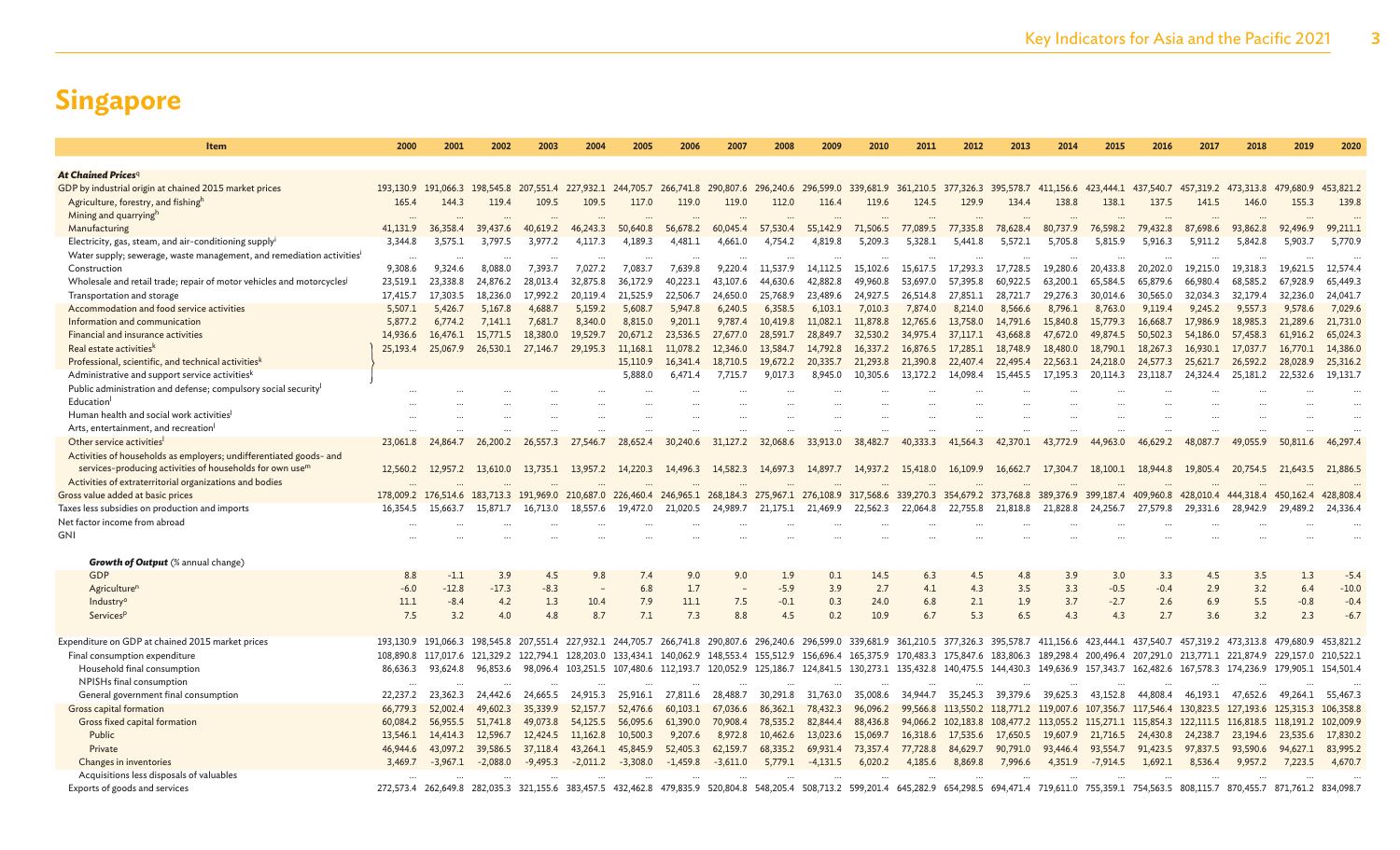| Item                                                       | 2000       | 2001       | 2002       | 2003         | 2004         | 2005               | 2006                | 2007              | 2008                          | 2009                       | 2010       | 2011        | 2012         | 2013        | 2014                                                                                                                                                                                                    | 2015        | 2016        | 2017         | 2018         | 2019                 | 2020        |
|------------------------------------------------------------|------------|------------|------------|--------------|--------------|--------------------|---------------------|-------------------|-------------------------------|----------------------------|------------|-------------|--------------|-------------|---------------------------------------------------------------------------------------------------------------------------------------------------------------------------------------------------------|-------------|-------------|--------------|--------------|----------------------|-------------|
|                                                            |            |            |            |              |              |                    |                     |                   |                               |                            |            |             |              |             |                                                                                                                                                                                                         |             |             |              |              |                      |             |
| Exports of goods                                           | $\ddotsc$  |            |            |              |              |                    | $\cdots$            |                   | $\cdots$                      | $\ddotsc$                  |            | $\ddotsc$   |              |             |                                                                                                                                                                                                         |             |             |              |              |                      |             |
| <b>Exports of services</b>                                 |            |            |            |              |              |                    |                     |                   |                               |                            |            |             |              |             |                                                                                                                                                                                                         |             |             |              |              |                      |             |
| Imports of goods and services                              |            |            |            |              |              |                    |                     |                   |                               |                            |            |             |              |             | 256,230.1 238,746.8 251,974.1 276,892.1 339,534.2 378,827.6 417,845.9 449,033.7 497,872.2 448,355.6 521,467.7 551,126.4 565,356.0 602,175.2 618,846.5 639,768.1 640,089.1 689,805.4 741,345.8 742,906.7 |             |             |              |              |                      | 690,339.9   |
| Imports of goods                                           |            |            |            |              |              |                    |                     |                   |                               |                            |            |             |              |             |                                                                                                                                                                                                         |             |             |              |              |                      |             |
| Imports of services<br>Statistical discrepancy             | 10,961.9   | 6,568.0    | 4.751.2    | 8,712.0      | 8,653.3      | 8,352.9            | 6,672.0             | 4,412.9           | 9,122.7                       | 4,257.8                    | 1,871.6    | $-3,228.9$  | 166.3        | 2,222.5     | 3,007.1                                                                                                                                                                                                 |             | $-1,771.0$  | $-5,772.9$   | $-5,437.2$   | $-4,164.4$           | $-7,416.8$  |
|                                                            |            |            |            |              |              |                    |                     |                   |                               |                            |            |             |              |             |                                                                                                                                                                                                         |             |             |              |              |                      |             |
| <b>Growth of Demand</b> (% annual change)                  |            |            |            |              |              |                    |                     |                   |                               |                            |            |             |              |             |                                                                                                                                                                                                         |             |             |              |              |                      |             |
| Household final consumption                                | 13.6       | 8.1        | 3.4        | 1.3          | 5.3          | 4.1                | 4.4                 | 7.0               | 4.3                           | $-0.3$                     | 4.4        | 4.0         | 3.7          | 2.8         | 3.6                                                                                                                                                                                                     | 5.2         | 3.3         | 3.1          | 4.0          | 3.3                  | $-14.1$     |
| Government final consumption                               | 18.3       | 5.1        | 4.6        | 0.9          | 1.0          | 4.0                | 7.3                 | 2.4               | 6.3                           | 4.9                        | 10.2       | $-0.2$      | 0.9          | 11.7        | 0.6                                                                                                                                                                                                     | 8.9         | 3.8         | 3.1          | 3.2          | 3.4                  | 12.6        |
| Gross capital formation                                    | 29.9       | $-22.1$    | $-4.6$     | $-28.8$      | 47.6         | 0.6                | 14.5                | 11.5              | 28.8                          | $-9.2$                     | 22.5       | 3.6         | 14.0         | 4.6         | 0.2                                                                                                                                                                                                     | $-9.8$      | 9.5         | 11.3         | $-2.8$       | $-1.5$               | $-15.1$     |
| Exports of goods and services                              | 14.3       | $-3.6$     | 7.4        | 13.9         | 19.4         | 12.8               | 11.0                | 8.5               | 5.3                           | $-7.2$                     | 17.8       | 7.7         | 1.4          | 6.1         | 3.6                                                                                                                                                                                                     | 5.0         | $-0.1$      | 7.1          | 7.7          | 0.1                  | $-4.3$      |
| Imports of goods and services                              | 20.0       | $-6.8$     | 5.5        | 9.9          | 22.6         | 11.6               | 10.3                | 7.5               | 10.9                          | $-9.9$                     | 16.3       | 5.7         | 2.6          | 6.5         | 2.8                                                                                                                                                                                                     | 3.4         | 0.1         | 7.8          | 7.5          | 0.2                  | $-7.1$      |
|                                                            |            |            |            |              |              |                    |                     |                   |                               |                            |            |             |              |             |                                                                                                                                                                                                         |             |             |              |              |                      |             |
| <b>Investment Financing at Current Prices</b>              |            |            |            |              |              |                    |                     |                   |                               |                            |            |             |              |             |                                                                                                                                                                                                         |             |             |              |              |                      |             |
| Gross capital formation                                    | 58,259.6   | 44,419.6   | 41,546.5   | 29,302.0     | 44,510.5     | 45,750.2           |                     | 52,850.6 62,900.3 |                               | 82,619.9 77,291.7 90,436.9 |            |             |              |             | 93,787.1 107,913.1 115,382.2 117,410.4 107,356.7 116,591.3 129,553.2 126,714.6 125,942.5 106,106.2                                                                                                      |             |             |              |              |                      |             |
| Gross national saving                                      | 76,597.6   | 67,640.1   | 66,197.5   | 70,644.2     | 82,057.7     | 95,230.6           | 116,361.7           | 136,919.5         | 123,939.7 123,584.8 165,424.4 |                            |            |             |              |             | 171,855.6 172,976.3 175,834.5 189,022.4 186,511.2 193,974.4 211,416.7 204,859.0 198,786.8                                                                                                               |             |             |              |              |                      | 188,595.0   |
| Gross domestic saving                                      | 78.694.1   | 70,959.7   | 72,078.4   | 76,856.5     |              | 95,801.3 109,330.6 | 125,379.3 148,173.7 |                   |                               |                            |            |             |              |             | 139,218.5 143,646.1 176,473.1 190,612.8 197,252.4 204,340.4 210,922.8 222,947.7 231,839.6 254,905.0 272,666.9 270,312.4                                                                                 |             |             |              |              |                      | 255,833.3   |
| Net factor income from abroad                              | $-1,012.5$ | $-1,075.8$ | $-3,297.4$ | $-4,521.5$   | $-11,760.8$  | $-12,035.8$        | $-6,405.1$          | $-7,173.4$        | $-10,076.9$                   | $-14,647.7$                | $-3,532.9$ | $-12,073.5$ | $-16,398.4$  | $-20,729.9$ | $-13,877.9$                                                                                                                                                                                             | $-28,892.8$ | $-27,858.8$ | $-36,110.0$  | -58,755.8    | $-61,027.3$          | $-57,339.3$ |
| Net current transfers from abroad                          | $-1,084.0$ | $-2,243.8$ | $-2,583.5$ | $-1,690.8$   | $-1,982.8$   | $-2,064.2$         | $-2,612.5$          | $-4,080.8$        | $-5,201.9$                    | $-5,413.6$                 | $-7,515.8$ | $-6,683.7$  | -7,877.7     | $-7,776.0$  | $-8,022.5$                                                                                                                                                                                              | -7,543.7    | $-10,006.4$ | -7,378.3     |              | $-9,052.1 -10,498.3$ | $-9,899.0$  |
| <b>Savings and Investment</b> (% of GDP at current prices) |            |            |            |              |              |                    |                     |                   |                               |                            |            |             |              |             |                                                                                                                                                                                                         |             |             |              |              |                      |             |
| Gross domestic saving                                      | 47.5       | 44.1       | 43.5       | 45.2         | 49.3         | 51.4               | 53.1                | 54.3              | 50.8                          | 50.9                       | 54.0       | 54.2        | 53.5         | 53.1        | 52.9                                                                                                                                                                                                    | 52.7        | 52.6        | 53.8         | 53.8         | 52.9                 | 54.5        |
| Gross national saving                                      | 46.2       | 42.0       | 40.0       | 41.5         | 42.2         | 44.8               | 49.3                | 50.2              | 45.2                          | 43.8                       | 50.6       | 48.9        | 46.9         | 45.7        | 47.4                                                                                                                                                                                                    | 44.0        | 44.0        | 44.6         | 40.4         | 38.9                 | 40.2        |
| Gross capital formation                                    | 35.2       | 27.6       | 25.1       | 17.2         | 22.9         | 21.5               | 22.4                | 23.1              | 30.2                          | 27.4                       | 27.7       | 26.7        | 29.3         | 30.0        | 29.4                                                                                                                                                                                                    | 25.4        | 26.5        | 27.3         | 25.0         | 24.7                 | 22.6        |
|                                                            |            |            |            |              |              |                    |                     |                   |                               |                            |            |             |              |             |                                                                                                                                                                                                         |             |             |              |              |                      |             |
| At Current Prices (S\$)                                    |            |            |            |              |              |                    |                     |                   |                               |                            |            |             |              |             |                                                                                                                                                                                                         |             |             |              |              |                      |             |
| Per capita GDP                                             | 41,121     | 38,880     | 39,679     | 41,343       | 46,664       | 49,867             | 53,655              | 59,429            | 56,607                        | 56,619                     | 64,408     | 67,783      | 69,417       | 71,283      | 72,938                                                                                                                                                                                                  | 76,503      | 78,536      | 84,478       | 89,936       | 89,547               | 82,503      |
| Per capita GNI                                             | 40,870     | 38,620     | 38,890     | 40.244       | 43,841       | 47.046             | 52,201              | 57,866            | 54,524                        | 53.683                     | 63,712     | 65,454      | 66,330       | 67,444      | 70,400                                                                                                                                                                                                  | 71,283      | 73,567      | 78,044       | 79,517       | 78,847               | 72,418      |
|                                                            |            |            |            |              |              |                    |                     |                   |                               |                            |            |             |              |             |                                                                                                                                                                                                         |             |             |              |              |                      |             |
| <b>PRODUCTION INDEX</b> period averages                    |            |            |            |              |              |                    |                     |                   |                               |                            |            |             |              |             |                                                                                                                                                                                                         |             |             |              |              |                      |             |
| Agriculture; 2014-2016 = 100                               | 56.8       | 57.7       | 76.1       | 83.3         | 94.0         | 73.9               | 77.0                | 79.9              | 73.2                          | 73.2                       | 75.5       | 83.1        | 86.8         | 95.8        | 94.5                                                                                                                                                                                                    | 98.5        | 106.9       | 135.0        | 112.9        | 112.5                |             |
| Manufacturing <sup>r</sup> ; 2019 = 100                    | 44.5       | 39.3       | 42.6       | 43.9         | 50.0         | 54.8               | 61.3                | 64.9              | 62.2                          | 59.6                       | 77.3       | 83.3        | 83.6         | 85.0        | 87.3                                                                                                                                                                                                    | 82.8        | 85.9        | 94.8         | 101.5        | 100.0                | 107.3       |
| <b>ENERGY</b> annual values                                |            |            |            |              |              |                    |                     |                   |                               |                            |            |             |              |             |                                                                                                                                                                                                         |             |             |              |              |                      |             |
| Crude petroleum (t '000)                                   |            |            |            |              |              |                    |                     |                   |                               |                            |            |             |              |             |                                                                                                                                                                                                         |             |             |              |              |                      |             |
| Production                                                 |            |            |            |              |              |                    |                     |                   |                               |                            |            |             |              |             |                                                                                                                                                                                                         |             |             |              |              |                      |             |
| Exports                                                    |            | $\Omega$   |            | $\mathbf{0}$ | $\Omega$     | 164                | 190                 | 89                | 64                            | 43                         | 38         | $\Omega$    | $\mathbf{0}$ | $\Omega$    | $\Omega$                                                                                                                                                                                                | 58          | $\Omega$    | 145          | 103          | $\Omega$             | $\Omega$    |
| Imports                                                    | 40,876     | 40,800     | 40,660     | 38,804       | 45,085       | 54,786             | 52,792              | 51,289            | 50,313                        | 44,175                     | 41,247     | 42,102      | 46,920       | 43,655      | 43,866                                                                                                                                                                                                  | 44,742      | 48,051      | 52,690       | 51,348       | 48,754               | 42,119      |
| Consumption                                                | $\ddotsc$  |            |            | $\ddotsc$    |              |                    | $\ddotsc$           |                   | $\ddotsc$                     |                            |            | $\ddotsc$   |              |             |                                                                                                                                                                                                         |             | $\ddotsc$   |              |              |                      |             |
|                                                            |            |            |            |              |              |                    |                     |                   |                               |                            |            |             |              |             |                                                                                                                                                                                                         |             |             |              |              |                      |             |
| Coal (t '000)                                              |            |            |            |              |              |                    |                     |                   |                               |                            |            |             |              |             |                                                                                                                                                                                                         |             |             |              |              |                      |             |
| Production                                                 |            |            |            |              |              |                    |                     |                   |                               |                            |            |             |              |             | $\cdots$                                                                                                                                                                                                |             |             |              |              |                      |             |
| Exports                                                    | $\Omega$   | $\Omega$   |            | $\mathbf{0}$ | $\mathbf{0}$ | $\mathbf{0}$       | $\Omega$            |                   | $\Omega$                      | $\Omega$                   | $\Omega$   |             | $\Omega$     | 5           | 12                                                                                                                                                                                                      | $\Omega$    |             | $\mathbf{1}$ | $\mathbf{0}$ | $\Omega$             | $\Omega$    |
| Imports                                                    | $\Omega$   | $\Omega$   |            | $\Omega$     |              | 10                 | $\Omega$            |                   |                               | $\Omega$                   | $\Omega$   |             | 39           | 431         | 642                                                                                                                                                                                                     | 659         | 692         | 1,435        | 772          | 736                  | 700         |
| Consumption                                                |            |            |            |              |              |                    |                     |                   |                               |                            |            |             |              |             |                                                                                                                                                                                                         |             |             |              |              |                      |             |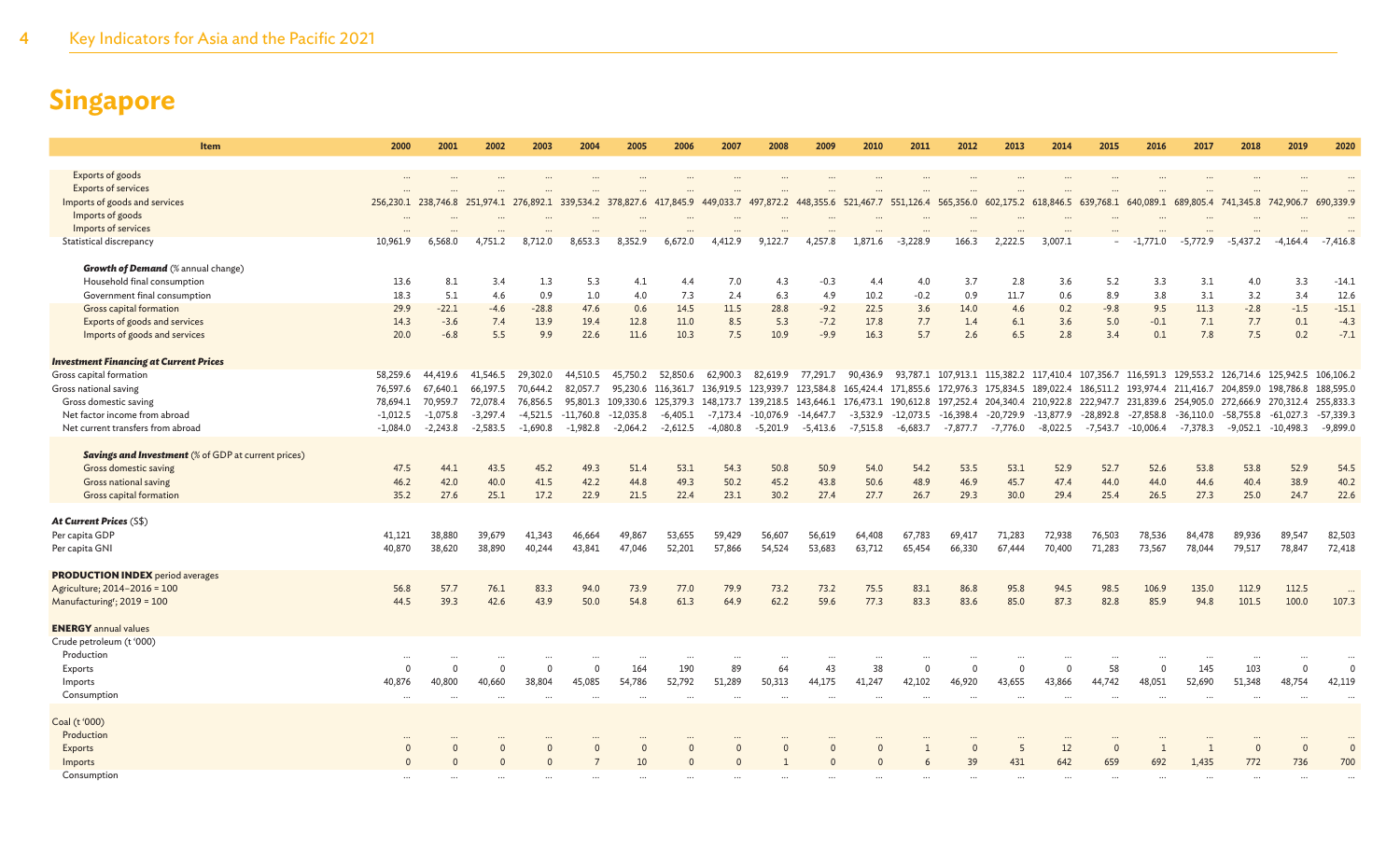| Item                                                                    | 2000         | 2001         | 2002         | 2003         | 2004         | 2005         | 2006          | 2007         | 2008          | 2009          | 2010         | 2011         | 2012          | 2013         | 2014         | 2015         | 2016         | 2017         | 2018          | 2019          | 2020          |
|-------------------------------------------------------------------------|--------------|--------------|--------------|--------------|--------------|--------------|---------------|--------------|---------------|---------------|--------------|--------------|---------------|--------------|--------------|--------------|--------------|--------------|---------------|---------------|---------------|
| Electricity (kWh million)                                               |              |              |              |              |              |              |               |              |               |               |              |              |               |              |              |              |              |              |               |               |               |
| Production <sup>s</sup>                                                 | 31,665       | 33,061       | 34,665       | 35,282       | 36,810       | 38.213       | 39,480        | 41.134       | 41,670        | 41,801        | 45,367       | 45,999       | 46,936        | 47.964       | 49,310       | 50,272       | 51.587       | 52,226       | 52,905        | 54,142        | 53,072        |
| Consumption <sup>1</sup>                                                |              |              |              |              |              | 35,489       | 36,802        | 38,305       | 38,987        | 38,823        | 42,252       | 43,007       | 44,201        | 44,949       | 46,403       | 47,514       | 48,627       | 49.644       | 50,449        | 51,720        |               |
|                                                                         |              |              |              |              |              |              |               |              |               |               |              |              |               |              |              |              |              |              |               |               |               |
| Retail prices (S\$/L)                                                   |              |              |              |              |              |              |               |              |               |               |              |              |               |              |              |              |              |              |               |               |               |
| Petrol, 98 octane                                                       | 1.41         | 1.35         | 1.23         | 1.27         | 1.43         | 1.53         | 1.63          | 1.70         | 1.98          | 1.72          | 1.84         | 2.04         | 2.13          | 2.20         | 2.22         | 2.19         | 2.17         | 2.33         | 2.47          | 2.50          | 2.36          |
| Diesel                                                                  | 0.57         | 0.56         | 0.55         | 0.60         | 0.74         | 0.94         | 1.09          | 1.12         | 1.54          | 1.15          | 1.22         | 1.46         | 1.50          | 1.51         | 1.50         | 1.17         | 1.04         | 1.34         | 1.56          | 1.68          | 1.57          |
| <b>PRICE INDEXES</b> period averages                                    |              |              |              |              |              |              |               |              |               |               |              |              |               |              |              |              |              |              |               |               |               |
| Consumer; 2019 = 100                                                    | 74.4         | 75.2         | 74.9         | 75.3         | 76.5         | 76.9         | 77.6          | 79.3         | 84.5          | 85.0          | 87.4         | 92.0         | 96.2          | 98.5         | 99.5         | 99.0         | 98.4         | 99.0         | 99.4          | 100.0         | 99.8          |
| Food and nonalcoholic beverages                                         | 65.3         | 65.1         | 64.3         | 64.7         | 66.8         | 68.2         | 69.5          | 72.3         | 79.4          | 81.4          | 83.3         | 86.2         | 88.3          | 90.4         | 93.1         | 94.2         | 96.4         | 97.6         | 98.9          | 100.0         | 102.9         |
| Alcoholic beverages, tobacco, and narcotics                             | 47.4         | 51.7         | 52.3         | 60.2         | 70.3         | 79.4         | 81.8          | 83.7         | 85.4          | 85.9          | 86.3         | 87.2         | 87.7          | 88.2         | 93.4         | 94.3         | 94.5         | 94.8         | 99.6          | 100.0         | 99.0          |
| Clothing and footwear                                                   | 91.7         | 92.0         | 92.4         | 92.9         | 93.1         | 93.2         | 93.9          | 94.5         | 95.9          | 96.8          | 97.4         | 97.5         | 98.9          | 99.3         | 98.5         | 98.5         | 98.7         | 99.3         | 100.8         | 100.0         | 96.2          |
| Housing, water, electricity, gas, and other fuels                       | 74.8         | 76.2         | 74.6         | 74.3         | 74.2         | 75.2         | 77.6          | 77.8         | 89.5          | 91.3          | 93.3         | 101.7        | 110.3         | 113.4        | 113.5        | 109.5        | 105.0        | 102.4        | 101.0         | 100.0         | 99.7          |
| Furnishings, household equipment, and routine household maintenance     | 83.9         | 83.6         | 82.9         | 82.5         | 81.9         | 79.4         | 78.9          | 79.2         | 81.0          | 81.9          | 82.7         | 88.1         | 90.2          | 94.6         | 96.3         | 95.7         | 97.4         | 98.5         | 99.2          | 100.0         | 100.3         |
| Health                                                                  | 62.5         | 64.3         | 66.2         | 67.5         | 71.3         | 71.6         | 72.3          | 75.2         | 79.3          | 80.7          | 82.2         | 84.1         | 87.8          | 91.1         | 93.6         | 93.6         | 94.6         | 96.9         | 98.9          | 100.0         | 98.5          |
| Transport                                                               | 76.9         | 76.1         | 75.2         | 75.1         | 76.2         | 74.3         | 73.1          | 75.0         | 78.1          | 75.7          | 83.5         | 93.4         | 100.0         | 102.3        | 101.1        | 99.6         | 97.2         | 99.8         | 99.2          | 100.0         | 99.3          |
| Communication                                                           | 109.5        | 107.0        | 106.7        | 108.1        | 108.1        | 106.9        | 105.9         | 106.7        | 106.9         | 107.1         | 104.7        | 103.2        | 103.1         | 101.6        | 101.4        | 101.8        | 101.4        | 102.0        | 100.9         | 100.0         | 100.7         |
| Recreation and culture <sup>u</sup>                                     | 85.6         | 87.8         | 87.9         | 86.4         | 87.6         | 88.6         | 88.1          | 90.8         | 94.2          | 93.0          | 93.9         | 92.6         | 93.5          | 94.6         | 96.3         | 96.6         | 97.5         | 97.8         | 98.9          | 100.0         | 98.2          |
| Education                                                               | 55.0         | 57.1         | 58.5         | 60.4         | 62.6         | 64.6         | 66.7          | 68.5         | 71.7          | 72.2          | 74.7         | 77.3         | 80.5          | 83.6         | 86.4         | 89.4         | 92.1         | 94.9         | 97.7          | 100.0         | 99.4          |
| Restaurants and hotels'                                                 | 70.3         | 71.1<br>74.5 | 71.7<br>74.2 | 72.2         | 73.0         | 73.5<br>86.7 | 74.4          | 76.0<br>90.8 | 80.7          | 82.4          | 83.0<br>93.5 | 85.3<br>94.4 | 87.2          | 89.0<br>97.2 | 91.5<br>98.3 | 93.6         | 95.4<br>98.5 | 96.8         | 98.3          | 100.0         | 101.4<br>98.8 |
| Miscellaneous goods and services<br>Wholesale <sup>w</sup> ; 2018 = 100 | 72.0<br>95.1 | 93.5         | 90.5         | 78.0<br>92.4 | 83.1<br>97.1 | 106.5        | 88.9<br>111.8 | 112.1        | 92.6<br>120.6 | 92.9<br>103.8 | 108.7        | 117.9        | 95.4<br>118.4 | 115.3        | 111.4        | 98.3<br>94.3 | 87.8         | 98.7<br>94.0 | 99.6<br>100.0 | 100.0<br>96.7 | 88.4          |
| Implicit GDP deflator; 2015 = 100                                       | 85.8         | 84.2         | 83.5         | 82.0         | 85.3         | 86.9         | 88.5          | 93.8         | 92.5          | 95.2          | 96.3         | 97.3         | 97.7          | 97.3         | 97.0         | 100.0        | 100.6        | 103.7        | 107.1         | 106.5         | 103.4         |
|                                                                         |              |              |              |              |              |              |               |              |               |               |              |              |               |              |              |              |              |              |               |               |               |
| <b>Price Indexes</b> (% annual change)                                  |              |              |              |              |              |              |               |              |               |               |              |              |               |              |              |              |              |              |               |               |               |
| Consumer price index                                                    | 1.3          | 1.0          | $-0.4$       | 0.5          | 1.7          | 0.5          | 1.0           | 2.1          | 6.6           | 0.6           | 2.8          | 5.2          | 4.6           | 2.4          | 1.0          | $-0.5$       | $-0.5$       | 0.6          | 0.4           | 0.6           | $-0.2$        |
| Food and nonalcoholic beverages price index (national)                  | 0.5          | $-0.4$       | $-1.1$       | 0.6          | 3.2          | 2.0          | 2.0           | 4.0          | 9.7           | 2.5           | 2.3          | 3.6          | 2.4           | 2.3          | 3.0          | 1.2          | 2.3          | 1.3          | 1.3           | 1.1           | 2.9           |
| Wholesale price index                                                   | 10.1         | $-1.7$       | $-3.2$       | 2.0          | 5.2          | 9.6          | 5.0           | 0.3          | 7.5           | $-13.9$       | 4.7          | 8.4          | 0.5           | $-2.7$       | $-3.3$       | $-15.3$      | $-6.9$       | 7.0          | 6.4           | $-3.3$        | $-8.7$        |
| Implicit GDP deflator                                                   | 3.9          | $-1.9$       | $-0.8$       | $-1.8$       | 4.1          | 1.9          | 1.8           | 6.0          | $-1.4$        | 2.9           | 1.2          | 1.0          | 0.4           | $-0.4$       | $-0.3$       | 3.1          | 0.6          | 3.0          | 3.3           | $-0.6$        | $-2.9$        |
| <b>MONEY AND INTEREST RATES</b> calendar year (S\$ million)             |              |              |              |              |              |              |               |              |               |               |              |              |               |              |              |              |              |              |               |               |               |
| Money supply (M1)                                                       | 33,262       | 36,083       | 35,828       | 38,723       | 44,162       | 46,086       | 52,243        | 63,939       | 75,704        | 93,472        | 112,487      | 130,592      | 140,709       | 154,597      | 160,218      | 160,446      | 172,754      | 188,532      | 188,798       | 195,666       | 259,878       |
| Currency in circulation                                                 | 11,289       | 11,868       | 12,360       | 12,838       | 13,694       | 14,585       | 15,285        | 16,669       | 18,997        | 20,217        | 22,300       | 24,690       | 26,361        | 28,852       | 31,507       | 34,042       | 38,525       | 42,340       | 45,292        | 48,929        | 53,881        |
| Demand deposits                                                         | 21,973       | 24,215       | 23,468       | 25,884       | 30,468       | 31,501       | 36,958        | 47,270       | 56,706        | 73,256        | 90,188       | 105,902      | 114,348       | 125,746      | 128,711      | 126,404      | 134,229      | 146,192      | 143,506       | 146,737       | 205,997       |
| Quasi-money                                                             | 137,636      | 144,826      | 144,480      | 156,106      | 162,816      | 173,712      | 210,127       | 233,620      | 257,707       | 277,736       | 290,609      | 312,766      | 334,683       | 341,311      | 352,213      | 359,794      | 389,334      | 391,720      | 413,903       | 436,876       | 456,103       |
| Money supply (M2)                                                       | 170,898      | 180,909      | 180,308      | 194.829      | 206,978      | 219,798      | 262,370       | 297.559      | 333.411       | 371.208       | 403.096      | 443.358      | 475.393       | 495,908      | 512.431      | 520,240      | 562.087      | 580.251      | 602,700       | 632.541       | 715,981       |
| Foreign assets (net)                                                    | 126,343      | 132,876      | 133,215      | 150,044      | 174,977      | 194,979      | 225,797       | 238,691      | 266,217       | 299,275       | 309,700      | 301,355      | 304,296       | 291.127      | 291,404      | 303,668      | 315,115      | 320,179      | 314,611       | 310,237       | 409,243       |
| Domestic credit                                                         | 126,639      | 144,624      | 121,310      | 134,001      | 137,881      | 129,707      | 144,564       | 186,075      | 206,837       | 241,829       | 260,314      | 305,879      | 343,913       | 419,925      | 492,592      | 487,182      | 554,496      | 627,689      | 668,541       | 675,807       | 701,010       |
| Claims on government sector <sup>x</sup>                                | $-32,455$    | $-40,433$    | $-47.743$    | $-44,254$    | $-48,248$    | $-60,091$    | $-54,487$     | $-46,676$    | $-61,254$     | $-31,702$     | $-49,854$    | $-62,012$    | $-72,694$     | $-57,568$    | $-18,579$    | $-31,204$    | 9,188        | 56,366       | 72,206        | 62,855        | 78,622        |
| Claims on private sector)                                               | 117,021      | 118,068      | 113,134      | 120,006      | 125,952      | 129,172      | 131,343       | 154,402      | 183,265       | 174,788       | 202,642      | 249,813      | 287,476       | 338,300      | 357,002      | 369,036      | 391,000      | 404,839      | 417,367       | 413,780       | 407,935       |
| Claims on other financial institutions <sup>2</sup>                     | 42,073       | 66,989       | 55,918       | 58,249       | 60,177       | 60,627       | 67,708        | 78,349       | 84,826        | 98,743        | 107,526      | 118,078      | 129,130       | 139,193      | 154,169      | 149,351      | 154,309      | 166,483      | 178,968       | 199,172       | 214,453       |
| Other items <sup>aa</sup>                                               | $-82,084$    | $-96,591$    | $-74,217$    | $-89,216$    | $-105,880$   | $-104,888$   | $-107.991$    | 127,208      | $-139.643$    | $-169,896$    | $-166,918$   | $-163,876$   | $-172,816$    | $-215,144$   | $-271,565$   | $-270,610$   | $-307,524$   | $-367,616$   | $-380,452$    | $-353,503$    | $-394,272$    |
| Money supply (M3) <sup>ab</sup>                                         | 182,913      | 190,317      | 188,815      | 200,044      | 212,183      | 225,700      | 268,749       | 306,755      | 342,388       | 378,526       | 410,109      | 451,666      | 485,915       | 506,900      | 524,166      | 532,945      | 573,906      | 592,340      | 615,264       | 646,712       | 729,279       |
| <b>Money Supply (M2)</b> (% annual change)                              | $-2.0$       | 5.9          | $-0.3$       | 8.1          | 6.2          | 6.2          | 19.4          | 13.4         | 12.0          | 11.3          | 8.6          | 10.0         | 7.2           | 4.3          | 3.3          | 1.5          | 8.0          | 3.2          | 3.9           | 5.0           | 13.2          |
| <b>M2</b> (% of GDP at current prices)                                  | 103.2        | 112.4        | 108.8        | 114.5        | 106.5        | 103.3        | 111.1         | 109.1        | 121.7         | 131.5         | 123.3        | 126.2        | 128.9         | 128.9        | 128.4        | 122.9        | 127.6        | 122.4        | 118.8         | 123.8         | 152.6         |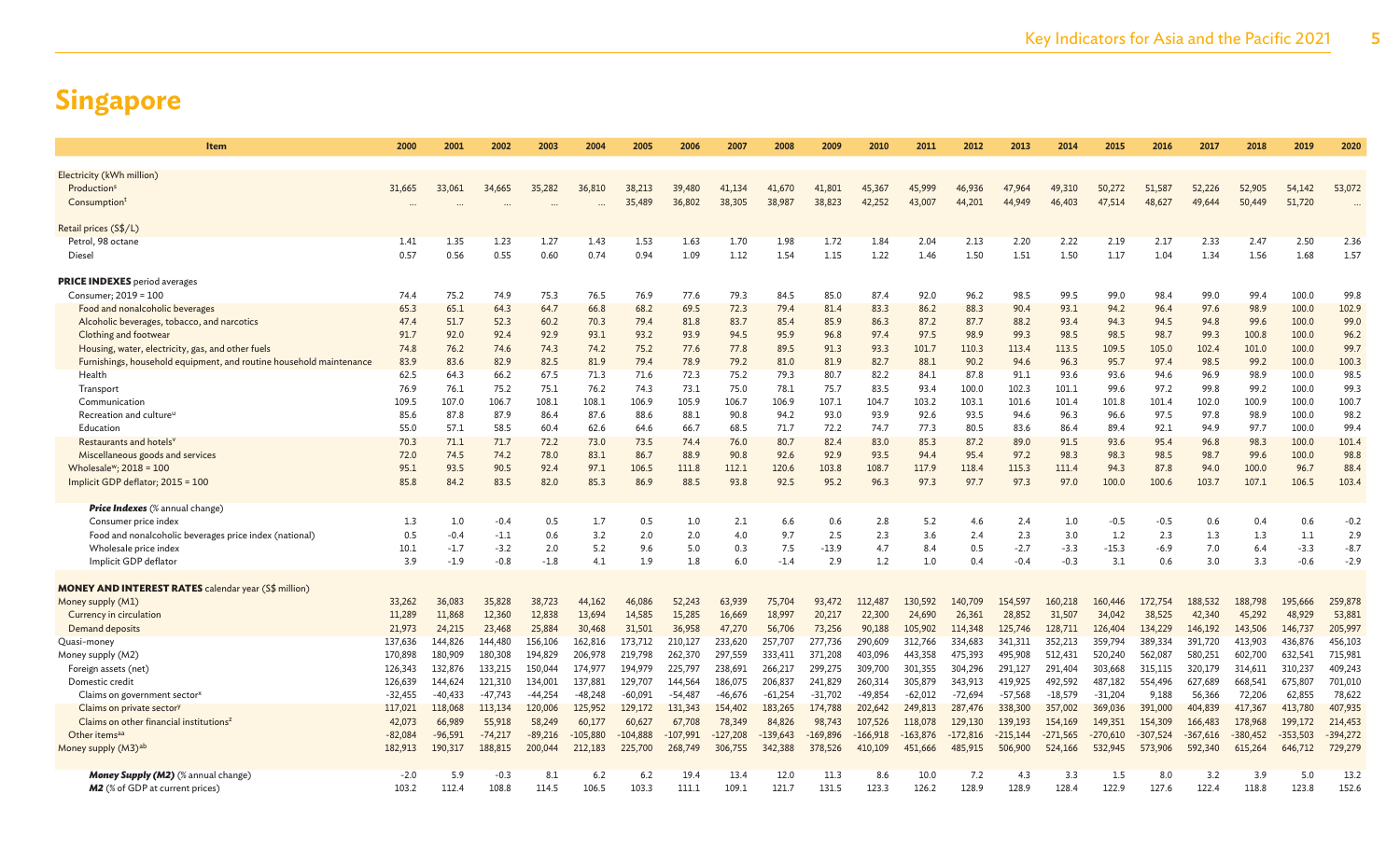| <b>Item</b>                                                                                        | 2000              | 2001              | 2002              | 2003              | 2004                 | 2005                           | 2006                           | 2007       | 2008               | 2009                 | 2010                           | 2011                | 2012                               | 2013               | 2014               | 2015             | 2016                       | 2017             | 2018             | 2019             | 2020     |
|----------------------------------------------------------------------------------------------------|-------------------|-------------------|-------------------|-------------------|----------------------|--------------------------------|--------------------------------|------------|--------------------|----------------------|--------------------------------|---------------------|------------------------------------|--------------------|--------------------|------------------|----------------------------|------------------|------------------|------------------|----------|
| <b>Deposit Money Banks</b>                                                                         |                   |                   |                   |                   |                      |                                |                                |            |                    |                      |                                |                     |                                    |                    |                    |                  |                            |                  |                  |                  |          |
| Demand deposits                                                                                    | 23,650            | 25,967            | 25,178            | 27,902            | 32,775               | 35,140                         | 41,473                         | 52,080     | 62,100             | 81,047               | 100,394                        | 120,133             | 130,966                            | 142,677            | 147,007            | 141,953          | 151,194                    | 163,932          | 161,398          | 167,730          | 233,331  |
| Savings deposits                                                                                   | 57,477            | 65,331            | 66,691            | 69,861            | 72,938               | 69,306                         | 71,761                         | 86,496     | 109,034            | 129,995              | 146,803                        | 163,783             | 171,786                            | 181,866            | 192,102            | 197,140          | 211,446                    | 214,493          | 213,739          | 220,695          | 268,197  |
| <b>Time deposits</b>                                                                               | 89,775            | 90,845            | 87,879            | 95,729            | 99,830               | 118,496                        | 158,168                        | 175,421    | 175,647            | 179,572              | 185,565                        | 197,610             | 213,658                            | 210,491            | 207,959            | 216,839          | 228,464                    | 223,141          | 246,567          | 289,708          | 257,033  |
| Domestic credits outstanding                                                                       | 150,458           | 159,284           | 158,236           | 167,554           | 173,544              | 177,801                        | 188,437                        | 224,359    | 262,686            | 269,988              | 302,693                        | 375,873             | 434,415                            | 494,617            | 531,857            | 546,909          | 572,748                    | 602,403          | 624,414          | 642,776          | 645,998  |
|                                                                                                    |                   |                   |                   |                   |                      |                                |                                |            |                    |                      |                                |                     |                                    |                    |                    |                  |                            |                  |                  |                  |          |
| <b>Interest Rates</b> <sup>ac</sup> period averages (% per annum)                                  |                   |                   |                   |                   |                      |                                |                                |            |                    |                      |                                |                     |                                    |                    |                    |                  |                            |                  |                  |                  |          |
| On deposits                                                                                        |                   |                   |                   |                   |                      |                                |                                |            |                    |                      |                                |                     |                                    |                    |                    |                  |                            |                  |                  |                  |          |
| Savings                                                                                            | 1.30              | 1.13              | 0.56              | 0.28              | 0.23                 | 0.24                           | 0.26                           | 0.25       | 0.23               | 0.18                 | 0.14                           | 0.12                | 0.11                               | 0.10               | 0.11               | 0.12             | 0.14                       | 0.16             | 0.16             | 0.16             | 0.13     |
| Time: 6 months                                                                                     | 2.06              | 1.85              | 1.14              | 0.67              | 0.51                 | 0.55                           | 0.67                           | 0.64       | 0.54               | 0.37                 | 0.30                           | 0.24                | 0.19                               | 0.20               | 0.21               | 0.23             | 0.25                       | 0.20             | 0.23             | 0.26             | 0.23     |
| 12 months                                                                                          | 2.45              | 2.14              | 1.39              | 0.88              | 0.71                 | 0.76                           | 0.88                           | 0.85       | 0.73               | 0.56                 | 0.48                           | 0.40                | 0.30                               | 0.32               | 0.32               | 0.33             | 0.35                       | 0.33             | 0.38             | 0.55             | 0.46     |
| <b>GOVERNMENT FINANCE</b> fiscal year beginning 1 April (S\$ million)<br><b>General Government</b> |                   |                   |                   |                   |                      |                                |                                |            |                    |                      |                                |                     |                                    |                    |                    |                  |                            |                  |                  |                  |          |
| Revenue                                                                                            | 42,537            | 39,173            | 35,100            | 33,046            | 36,518               | 38,663                         | 42,266                         | 52,495     | 55,925             | 48,161               | 54,864                         | 59,806              | 64,449                             | 66,350             | 71,894             | 76,208           | 81,396                     | 95,696           | 92,465           | 107,462          |          |
| <b>Taxes</b>                                                                                       | 24,606            | 23,466            | 21,025            | 21,173            | 22,563               | 24,627                         | 27,940                         | 34,961     | 37,679             | 36,584               | 41,807                         | 46,049              | 50,082                             | 51,077             | 54,084             | 55,640           | 58,663                     | 66,315           | 66,155           | 67,619           | $\cdots$ |
| Taxes on income, profits, and capital gains                                                        | 12,347            | 12,369            | 10,871            | 9,783             | 10,063               | 11,663                         | 13,181                         | 14,938     | 19,257             | 17.179               | 18,646                         | 20,552              | 22,375                             | 21,981             | 23,914             | 24,883           | 26,342                     | 32,017           | 30,770           | 32,509           | $\cdots$ |
| Payable by individuals                                                                             |                   |                   |                   |                   |                      |                                |                                |            |                    |                      | 6.470                          | 6.871               | 7,714                              | 7.688              | 8,927              | 9,235            | 10,526                     | 10,724           | 11,706           | 12,368           | $\cdots$ |
| Payable by corporations and other enterprises                                                      |                   |                   |                   |                   |                      |                                |                                |            |                    | $\cdots$             | 12,176                         | 13,681              | 14,661                             | 14,293             | 14,987             | 15,648           | 15,815                     | 21,293           | 19,065           | 20,141           | $\cdots$ |
| Other taxes on income, profits, and capital gains                                                  |                   |                   |                   |                   |                      |                                |                                |            |                    | $\cdots$             |                                | $\Omega$            | -C                                 | $\Omega$           | $\Omega$           | $\Omega$         | $\Omega$                   | $\Omega$         | $\Omega$         | - 0              | $\cdots$ |
| Taxes on payroll and workforce                                                                     |                   | $\Omega$          | $\Omega$          | $\Omega$          |                      | $\mathcal{C}$                  | $\Omega$                       | $\Omega$   | $\Omega$           | $\Omega$             |                                | $\Omega$            | C                                  | $\Omega$           |                    |                  | $\Omega$                   |                  | $\Omega$         | $\overline{0}$   | $\cdots$ |
| Taxes on property                                                                                  | 1,605             | 1,518             | 1.308             | 1,512             | 2,059                | 1,910                          | 2,112                          | 2,582      | 2,903              | 1,987                | 2,803                          | 3,902               | 3,768                              | 4,182              | 4.341              | 4,455            | 4,360                      | 4.440            | 4,649            | 4,762            | $\cdots$ |
| Taxes on goods and services                                                                        | 7,675             | 7,213             | 6,502             | 8,179             | 8,630                | 9,050                          | 9,386                          | 12,208     | 12,158             | 12,622               | 14,376                         | 15,113              | 15,287                             | 15.736             | 16,949             | 17,657           | 18,639                     | 18,933           | 19,499           | 19,466           | $\cdots$ |
| Taxes on international trade and transaction                                                       | 607               | 609               | 701               | 17                | 24                   | 24                             | 26                             | 25         | $\mathbf{0}$       | $\Omega$             |                                | $\Omega$            | $\Omega$                           | $\Omega$           | $\Omega$           | $\Omega$         | $\Omega$                   | $\mathcal{C}$    | $\Omega$         | $\overline{0}$   | $\cdots$ |
| Other taxes                                                                                        | 2,372             | 1,757             | 1,643             | 1,682             | 1,787                | 1,980                          | 3,235                          | 5,208      | 3,361              | 4,796                | 5,982                          | 6,482               | 8,651                              | 9,178              | 8,881              | 8,645            | 9,323                      | 10,924           | 11,236           | 10,882           | $\cdots$ |
| Social contributions                                                                               | $\Omega$          | $\Omega$          | $\Omega$          | $\Omega$          | $\Omega$             | $\Omega$                       | $\Omega$                       | $\Omega$   | $\Omega$           | $\Omega$             |                                | $\Omega$            | $\Omega$                           | $\Omega$           | $\Omega$           | $\Omega$         | $\Omega$                   | $\Omega$         | 0                | $\overline{0}$   | $\cdots$ |
| Grants                                                                                             | $\Omega$          | $\Omega$          | $\Omega$          | $\Omega$          |                      | C                              | $\Omega$                       | $\Omega$   | $\Omega$           | $\Omega$             |                                | $\Omega$            | $\Omega$                           | $\Omega$           | $\Omega$           |                  | $\Omega$                   | $\Omega$         | $\Omega$         | $\Omega$         | $\cdots$ |
| Other revenue                                                                                      | 17,931            | 15,707            | 14,075            | 11,873            | 13,955               | 14,036                         | 14,326                         | 17,534     | 18,246             | 11,577               | 13,057                         | 13,757              | 14,368                             | 15,273             | 17,810             | 20,568           | 22,734                     | 29,381           | 26,310           | 39,843           | $\cdots$ |
| Expense                                                                                            | 26,032            | 29,232            | 26,753            | 27,112            | 27,983               | 26,790                         | 30,835                         | 33,130     | 39,735             | 40,394               | 40,587                         | 44,879              | 45,668                             | 47,629             | 52,466             | 67,436           | 63,661                     | 67,809           | 74,686           | 72,715           | $\cdots$ |
| Compensation of employees                                                                          | 7,634             | 8,003             | 8,283             | 8,306             | 8,706                | 9,110                          | 8,719                          | 10,647     | 10,790             | 10,910               | 12,336                         | 12,196              | 13,116                             | 14,110             | 15,034             | 16,076           | 16,937                     | 17,972           | 18,547           | 17,780           | $\cdots$ |
| Use of goods and services                                                                          | 8.557             | 8,945             | 9,197             | 9,292             | 9,672                | 10,604                         | 11,143                         | 14,414     | 15,791             | 14,367               | 14,512                         | 14,564              | 14,900                             | 15,720             | 17,147             | 19,299           | 20,747                     | 22,937           | 25,207           | 24,891           | $\cdots$ |
| Consumption of fixed capital                                                                       | $\Omega$          |                   |                   | $\ddotsc$         | $\ddot{\phantom{a}}$ | $\ddotsc$                      | $\ddot{\phantom{a}}$           |            |                    | $\ddot{\phantom{a}}$ |                                |                     |                                    |                    |                    |                  | $\mathbf{0}$               | $\Omega$         | $\Omega$         | $\overline{0}$   | $\cdots$ |
| Interest                                                                                           | 531               | 499               | 447               | 380               | 291                  | 203                            | 141                            | 55         | 33                 | 34                   |                                |                     | 3                                  | 3<br>$\Omega$      | $\Omega$           | $\Omega$         | $\overline{3}$<br>$\Omega$ |                  |                  | 448              | $\cdots$ |
| Subsidies                                                                                          | $\overline{0}$    |                   |                   |                   |                      |                                |                                |            | $\Omega$           | $\Omega$             |                                | $\Omega$            | $\Omega$                           |                    |                    |                  |                            | $\Omega$         | $\mathbf{0}$     | $\overline{0}$   | $\cdots$ |
| Grants                                                                                             | 4.079             | 4,327             | 3,909             | 4.367             | 4.247                | 2,191                          | 1,922                          | 107        | 119                | 137                  | 136                            | 105                 | 110                                | 171                | 123                | 175              | 205                        | 226              | 175              | 167              | $\cdots$ |
| Social benefits<br>Other expense                                                                   | 5,231<br>$\Omega$ | $\ddots$          |                   |                   |                      |                                |                                | $\ddots$   | $\cdots$           | $\cdots$             | $\ddotsc$                      | $\sim$              | $\ddotsc$                          | $\ddotsc$          |                    | 13,508<br>18,376 | 14,902<br>10,867           | 15,295<br>11,378 | 16,179<br>14,577 | 16,452<br>12,977 | $\cdots$ |
| Net operating balance                                                                              | 16,505            | $\cdots$<br>9,941 | $\cdots$<br>8.347 | $\cdots$<br>5,934 | $\ddotsc$<br>8,535   | $\ddot{\phantom{a}}$<br>11.873 | $\ddot{\phantom{a}}$<br>11,431 | <br>19,365 | $\cdots$<br>16,190 | $\cdots$<br>7,767    | $\ddot{\phantom{a}}$<br>14,277 | $\ddotsc$<br>14.927 | $\overline{\phantom{a}}$<br>18.781 | $\cdots$<br>18.721 | $\cdots$<br>19.428 | 8,772            | 17.735                     | 27,887           | 17,779           | 34,747           | $\cdots$ |
| Gross operating balance                                                                            | 16,505            | 9,941             | 8,347             | 5,934             | 8,535                | 11,873                         | 11,431                         | 19,365     | 16,190             | 7,767                | 14,277                         | 14,927              | 18,781                             | 18,721             | 19,428             | 8,772            | 17,735                     | 27,887           | 17,779           | 34,747           | $\cdots$ |
| <b>Transactions in Nonfinancial Assets</b>                                                         |                   |                   |                   |                   |                      |                                |                                |            |                    |                      |                                |                     |                                    |                    |                    |                  |                            |                  |                  |                  | $\cdots$ |
| Net/gross investment in nonfinancial assets                                                        | $-1,774$          | 1,111             | 796               | 969               | 1,021                | $-1,675$                       | $-3,082$                       | $-10,945$  | $-4,714$           | 3.346                | $-10.130$                      | $-16,962$           | 12,404                             | $-12,285$          | $-8,905$           | $-9,006$         | $-4,474$                   | $-7,985$         | $-6,505$         | $-3,377$         |          |
| <b>Fixed assets</b>                                                                                | 4.003             | 2,878             | 2.096             | 2.184             | 2.660                | 3,526                          | 2.760                          | 1.358      | 1,243              | 4.288                | 2.723                          | 610                 | 4,686                              | 3.828              | 4.619              | 5,123            | 4.985                      | 5.992            | 5,794            | 6,012            | $\cdots$ |
| Inventories                                                                                        | $\Omega$          | $\Omega$          | $\overline{0}$    | $\Omega$          | $\Omega$             | $\Omega$                       | $\Omega$                       | $\Omega$   | $\Omega$           | $\Omega$             |                                | $\Omega$            | $\Omega$                           | $\Omega$           | $\Omega$           | $\Omega$         | $\Omega$                   | $\Omega$         | $\Omega$         | $\overline{0}$   | $\cdots$ |
| Valuables                                                                                          |                   | $\Omega$          | $\Omega$          |                   |                      | $\mathcal{C}$                  | $\Omega$                       |            | $\Omega$           | $\Omega$             |                                | $\Omega$            | $\epsilon$                         | $\Omega$           |                    |                  | $\Omega$                   |                  | $\Omega$         | $\overline{0}$   | $\cdots$ |
| Nonproduced assets                                                                                 | $-5,777$          | $-1,767$          | $-1,300$          | $-1,215$          | $-1,639$             | $-5,201$                       | $-5,842$                       | $-12,303$  | $-5,957$           | $-942$               | $-12,853$                      | $-17,572$           | $-17,090$                          | $-16,113$          | $-13,524$          | $-14,128$        | $-9,459$                   | $-13,977$        | $-12,299$        | $-9,389$         |          |
| Expenditure                                                                                        | 24,258            | 30,343            | 27,549            | 28,081            | 29,004               | 25,115                         | 27,753                         | 22,185     | 35,021             | 43.740               | 30,457                         | 27,917              | 33,265                             | 35,344             | 43,561             | 58,430           | 59,187                     | 59,824           | 68,181           | 69,338           |          |
| Net lending/Net borrowing                                                                          | 18,279            | 8,830             | 7,551             | 4,965             | 7,514                | 13,548                         | 14.513                         | 30,310     | 20,904             | 4.421                | 24,407                         | 31,890              | 31,185                             | 31,006             | 28,333             | 17,778           | 22,209                     | 35,873           | 24,284           | 38,124           |          |
|                                                                                                    |                   |                   |                   |                   |                      |                                |                                |            |                    |                      |                                |                     |                                    |                    |                    |                  |                            |                  |                  |                  |          |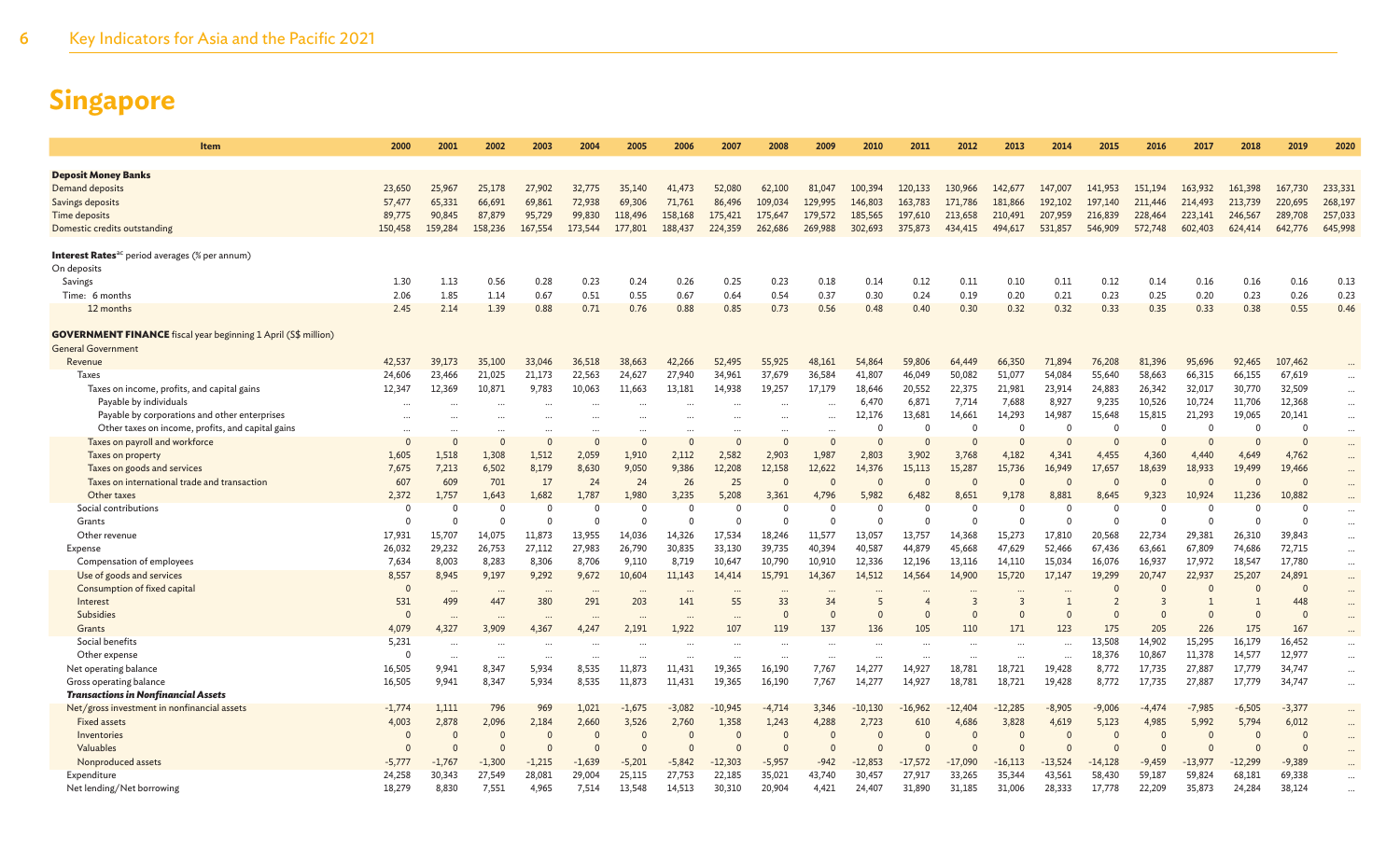| <b>Item</b>                                                                            | 2000        | 2001           | 2002           | 2003                 | 2004        | 2005         | 2006        | 2007         | 2008         | 2009         | 2010         | 2011            | 2012            | 2013            | 2014            | 2015            | 2016            | 2017            | 2018            | 2019            | 2020                 |
|----------------------------------------------------------------------------------------|-------------|----------------|----------------|----------------------|-------------|--------------|-------------|--------------|--------------|--------------|--------------|-----------------|-----------------|-----------------|-----------------|-----------------|-----------------|-----------------|-----------------|-----------------|----------------------|
|                                                                                        |             |                |                |                      |             |              |             |              |              |              |              |                 |                 |                 |                 |                 |                 |                 | 24,284          | 38,572          |                      |
| Primary balance<br><b>Transactions in Financial Assets and Liabilities (Financing)</b> | 18,810      | 9,329          | 7,998          | 5,345                | 7,805       | 13,751       | 14,654      | 30,365       | 20,937       | 4,455        | 24,412       | 31,894          | 31,188          | 31,009          | 28,334          | 17,780          | 22,212          | 35,873          |                 |                 |                      |
| Net acquisition of financial assets                                                    | 2,263       | 945            | $-1,164$       | $-7,029$             | $-5,306$    | -4,475       | $-3,835$    | $-4,773$     | $-893$       | 1.473        | $-3,840$     | $-2,903$        | $-2,991$        | 415             | -802            | 2,548           | 1,206           | $-2,865$        | $-207$          | 12              | $\cdots$             |
| Domestic                                                                               | 2,263       | 945            | $-1,164$       | $-7,029$             | $-5,306$    | $-4,475$     | $-3,835$    | $-4,773$     | $-893$       | 1,473        | $-3,840$     | $-2,903$        | $-2,991$        | 415             | $-802$          | 2,548           | 1,206           | $-2,865$        | $-207$          | 12              |                      |
| External                                                                               | $\Omega$    | $\Omega$       | $\Omega$       |                      | $\Omega$    | $\Omega$     | $\Omega$    |              |              | $\Omega$     | $\sqrt{ }$   | $\Omega$        | $\Omega$        |                 | $\sqrt{ }$      | $\Omega$        | $\Omega$        | $\Omega$        |                 | $\Omega$        | $\cdots$             |
| Net incurrence of liabilities                                                          | 12,736      | 11,896         | 10,321         | 12.123               | 16,781      | 11,933       | 8,962       | 32,955       | 20,422       | 36,283       | 31,331       | 36,461          | 29,457          | $-14,899$       | 14,652          | 40,115          | 43,201          | 37,528          | 44,822          | 94,169          | $\cdots$             |
| Domestic                                                                               | 12,736      | 11,896         | 10,321         | 12,123               | 16,781      | 11,933       | 8,962       | 32,955       | 20,422       | 36,283       | 31,331       | 36,461          | 29,457          | $-14,899$       | 14,652          | 40,115          | 43,201          | 37,528          | 44,822          | 94,169          | $\cdots$             |
| External                                                                               | $\Omega$    | $\Omega$       | $\Omega$       | $\Omega$             | $\Omega$    | $\Omega$     | $\Omega$    | $\Omega$     |              | $\Omega$     | $\Omega$     | $\Omega$        | $\Omega$        | - 0             | $\Omega$        | $\Omega$        | $\Omega$        | $\Omega$        | $\Omega$        | $\mathbf{0}$    | $\cdots$             |
| <b>Government Finance</b> (% of GDP at current prices)                                 |             |                |                |                      |             |              |             |              |              |              |              |                 |                 |                 |                 |                 |                 |                 |                 |                 |                      |
| Revenue                                                                                | 25.7        | 24.3           | 21.2           | 19.4                 | 18.8        | 18.2         | 17.9        | 19.3         | 20.4         | 17.1         | 16.8         | 17.0            | 17.5            | 17.2            | 18.0            | 18.0            | 18.5            | 20.2            | 18.2            | 21.0            | $\dddotsc$           |
| <b>Taxes</b>                                                                           | 14.9        | 14.6           | 12.7           | 12.4                 | 11.6        | 11.6         | 11.8        | 12.8         | 13.8         | 13.0         | 12.8         | 13.1            | 13.6            | 13.3            | 13.6            | 13.1            | 13.3            | 14.0            | 13.0            | 13.2            | $\ddots$             |
| Taxes payable by individuals                                                           | $\cdots$    |                |                | $\ddot{\phantom{a}}$ |             | $\cdots$     |             |              |              | $\cdots$     | 2.0          | 2.0             | 2.1             | 2.0             | 2.2             | 2.2             | 2.4             | 2.3             | 2.3             | 2.4             | $\cdots$             |
| Taxes payable by corporations and other enterprises                                    | $\cdots$    | $\cdots$       | $\cdots$       | $\cdots$             | $\cdots$    | $\cdots$     | $\cdots$    | $\cdots$     | $\cdots$     | $\cdots$     | 3.7          | 3.9             | 4.0             | 3.7             | 3.8             | 3.7             | 3.6             | 4.5             | 3.8             | 3.9             | $\cdots$             |
| Expenditure                                                                            | 14.6        | 18.9           | 16.6           | 16.5                 | 14.9        | 11.8         | 11.8        | 8.1          | 12.8         | 15.5         | 9.3          | 7.9             | 9.0             | 9.2             | 10.9            | 13.8            | 13.4            | 12.6            | 13.4            | 13.6            | $\cdots$             |
| Net lending/Net borrowing                                                              | 11.0        | 5.5            | 4.6            | 2.9                  | 3.9         | 6.4          | 6.1         | 11.1         | 7.6          | 1.6          | 7.5          | 9.1             | 8.5             | 8.1             | 7.1             | 4.2             | 5.0             | 7.6             | 4.8             | 7.5             | $\cdots$             |
| Primary balance                                                                        | 11.4        | 5.8            | 4.8            | 3.1                  | 4.0         | 6.5          | 6.2         | 11.1         | 7.6          | 1.6          | 7.5          | 9.1             | 8.5             | 8.1             | 7.1             | 4.2             | 5.0             | 7.6             | 4.8             | 7.6             | $\ddotsc$            |
| Expenditure by Function, General Government                                            |             |                |                |                      |             |              |             |              |              |              |              |                 |                 |                 |                 |                 |                 |                 |                 |                 |                      |
| Total expenditure                                                                      | 30,121      | 33,831         | 30.671         | 29.975               | 31,108      | 30,763       | 34,094      | 36,913       | 44,738       | 47,774       | 46,759       | 50,783          | 47,845          | 52,895          | 58,445          | 73,972          | 71,702          | 75,698          | 82,773          | 81,063          | $\cdots$             |
| General public services                                                                | 2,492       | 2,529          | 2,618          | 2,409                | 2,810       | 2,972        | 3,437       | 4,566        | 5,296        | 3,610        | 3,436        | 3,089           | 3,408           | 3,897           | 4,356           | 4,425           | 4,430           | 5,279           | 6,197           | 6,804           | $\cdots$             |
| Defense                                                                                | 7.701       | 8,141          | 8.485          | 8.533                | 8.969       | 9.557        | 9.922       | 10,332       | 11,047       | 11.379       | 11.431       | 11.628          | 11.891          | 12.157          | 12.714          | 13.593          | 14.521          | 14.376          | 14,517          | 14,496          | $\cdots$             |
| Public order and safety                                                                | 1.687       | 1,831          | 1,767          | 1,794                | 1,914       | 1,871        | 1,951       | 2,303        | 2,348        | 2,366        | 2,592        | 2,590           | 2,996           | 3,222           | 3,754           | 4,102           | 4,361           | 5,262           | 5,932           | 5,988           | $\cdots$             |
| <b>Economic affairs</b>                                                                | 6,044       | 5,111          | 3,656          | 3,197                | 3,764       | 3,563        | 3,627       | 3,620        | 5,560        | 7,783        | 6,856        | 7,835           | 3,438           | 6,071           | 6,857           | 15,869          | 11,730          | 13,355          | 18,335          | 15,623          | $\cdots$             |
| Environmental protection                                                               | $\Omega$    | $\overline{0}$ | $\Omega$       | $\epsilon$           | $\Omega$    | $\mathbf{0}$ | $\Omega$    |              | $\Omega$     | $\mathbf{0}$ | $\Omega$     | $\Omega$        | $\Omega$        |                 | $\Omega$        | 963             | 1,029           | 1,455           | 1,597           | 1,500           | $\ldots$             |
| Housing and community amenities                                                        | 3,233       | 3,549          | 3,199          | 4,337                | 4,115       | 3,704        | 3,608       | 4,498        | 3,270        | 3,228        | 4,232        | 4,364           | 3,619           | 2,924           | 3,626           | 3,395           | 4,451           | 5,511           | 5,222           | 4,968           | $\cdots$             |
| Health                                                                                 | 1,543       | 1,866          | 1,662          | 2,366                | 1,790       | 1,790        | 1,956<br>46 | 2,230<br>177 | 2,752<br>636 | 3,687        | 3,801<br>968 | 4,006           | 4,729           | 5,824           | 7,075           | 8,937           | 9,816           | 10,196          | 10,444          | 11,304          | $\cdots$             |
| Recreation, culture, and religion<br>Education                                         | 19<br>6,333 | 25<br>6,577    | 1,090<br>6,952 | 116<br>6.575         | 20<br>6,719 | 31<br>6,649  | 6,797       | 7,684        | 8,343        | 995<br>8,758 | 9,829        | 1,244<br>10,582 | 1,223<br>10,208 | 1,609<br>11,615 | 2,041<br>11,667 | 2,752<br>12,124 | 2,343<br>12,656 | 2,530<br>13,068 | 2,501<br>13,315 | 2,493<br>13,359 | $\cdots$             |
| Social protection                                                                      | 1,069       | 4,202          | 1.242          | 648                  | 1,007       | 626          | 2,750       | 1,503        | 5.486        | 5.968        | 3,616        | 5,447           | 6,332           | 5,575           | 6,355           | 7,814           | 6,365           | 4,666           | 4,713           | 4,528           | $\ldots$<br>$\cdots$ |
|                                                                                        |             |                |                |                      |             |              |             |              |              |              |              |                 |                 |                 |                 |                 |                 |                 |                 |                 |                      |
| <b>Expenditure by Function</b> (% of GDP at current prices)                            |             |                |                |                      |             |              |             |              |              |              |              |                 |                 |                 |                 |                 |                 |                 |                 |                 |                      |
| Education                                                                              | 3.8         | 4.1            | 4.2            | 3.9                  | 3.5         | 3.1          | 2.9         | 2.8          | 3.0          | 3.1          | 3.0          | 3.0             | 2.8             | 3.0             | 2.9             | 2.9             | 2.9             | 2.8             | 2.6             | 2.6             |                      |
| Health                                                                                 | 0.9         | 1.2            | 1.0            | 1.4                  | 0.9         | 0.8          | 0.8         | 0.8          | 1.0          | 1.3          | 1.2          | 1.1             | 1.3             | 1.5             | 1.8             | 2.1             | 2.2             | 2.2             | 2.1             | 2.2             |                      |
| Social protection                                                                      | 0.6         | 2.6            | 0.7            | 0.4                  | 0.5         | 0.3          | 1.2         | 0.6          | 2.0          | 2.1          | 1.1          | 1.6             | 1.7             | 1.4             | 1.6             | 1.8             | 1.4             | 1.0             | 0.9             | 0.9             |                      |
| <b>EXTERNAL TRADE</b> <sup>ad</sup> calendar year (S\$ million)                        |             |                |                |                      |             |              |             |              |              |              |              |                 |                 |                 |                 |                 |                 |                 |                 |                 |                      |
| Exports, fob                                                                           | 237,826     | 218,026        | 225,848        | 281,147              | 336,776     | 383,683      | 434,056     | 454,087      | 480,855      | 392,926      | 480,709      | 523,271         | 519,354         | 525,507         | 526,067         | 491,816         | 466,912         | 515,001         | 555,665         | 532,514         | 515,645              |
| Imports, cif                                                                           | 232,175     | 207,692        | 209,800        | 238,070              | 294,178     | 334,314      | 380,843     | 398,404      | 455,460      | 358,374      | 426,327      | 468,288         | 482.190         | 485,571         | 478,583         | 423,403         | 403,305         | 452,102         | 500,194         | 489,712         | 453,467              |
| Trade balance                                                                          | 5.651       | 10,334         | 16.047         | 43,077               | 42.598      | 49,370       | 53.214      | 55.683       | 25.395       | 34.552       | 54,383       | 54,982          | 37,164          | 39.936          | 47,485          | 68,414          | 63.607          | 62.899          | 55,471          | 42,802          | 62,177               |
|                                                                                        |             |                |                |                      |             |              |             |              |              |              |              |                 |                 |                 |                 |                 |                 |                 |                 |                 |                      |
| <b>External Trade</b> (% annual change)                                                |             |                |                |                      |             |              |             |              |              |              |              |                 |                 |                 |                 |                 |                 |                 |                 |                 |                      |
| Exports                                                                                | 22.4        | $-8.3$         | 3.6            |                      | 19.8        | 13.9         | 13.1        | 4.6          | 5.9          | $-18.3$      | 22.3         | 8.9             | $-0.7$          | 1.2             | 0.1             | $-6.5$          | -5.1            | 10.3            | 7.9             | $-4.2$          | $-3.2$               |
| Imports                                                                                | 23.4        | $-10.5$        | 1.0            |                      | 23.6        | 13.6         | 13.9        | 4.6          | 14.3         | $-21.3$      | 19.0         | 9.8             | 3.0             | 0.7             | $-1.4$          | $-11.5$         | $-4.7$          | 12.1            | 10.6            | $-2.1$          | $-7.4$               |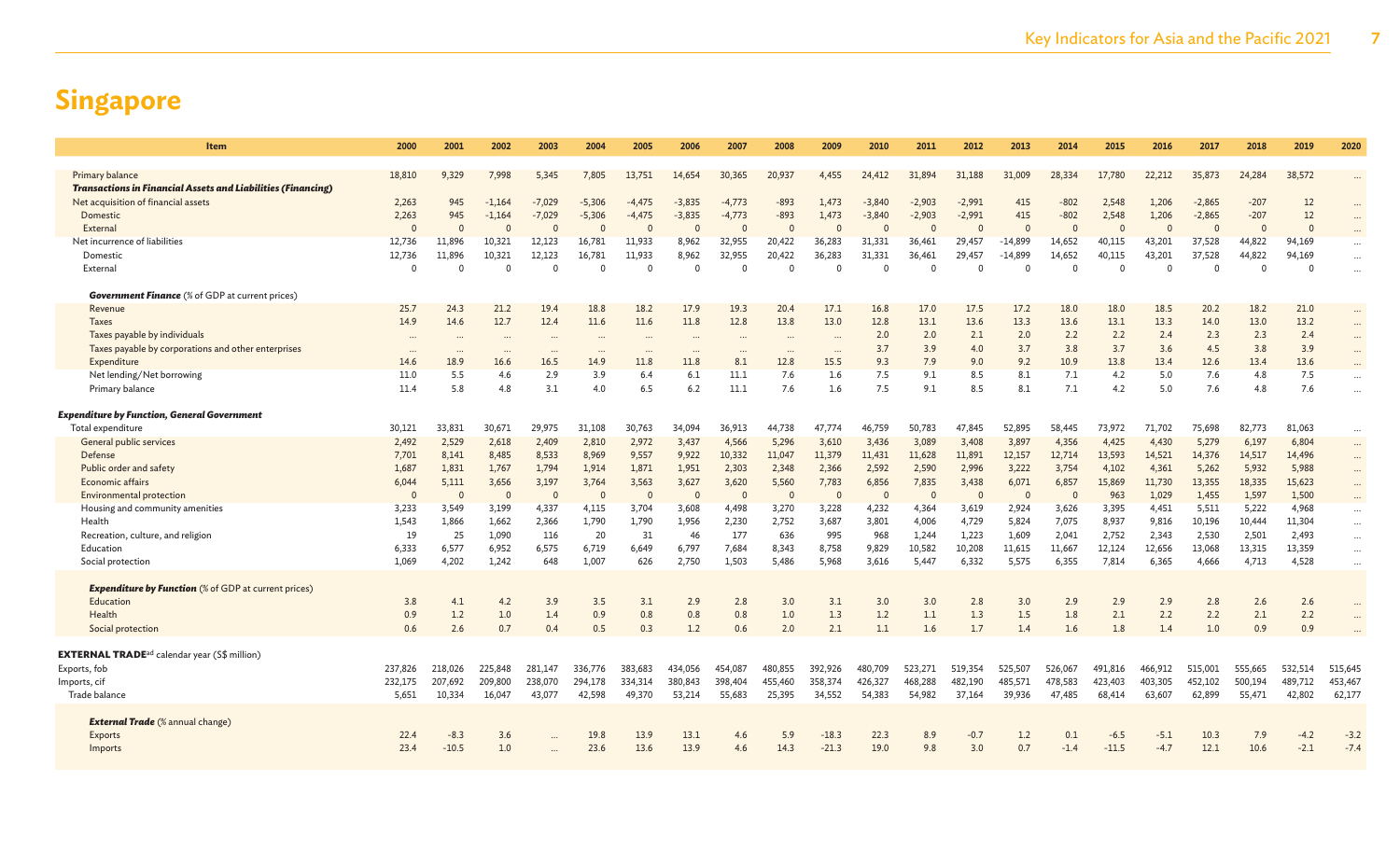| Item                                                                | 2000                | 2001      | 2002     | 2003             | 2004               | 2005             | 2006             | 2007               | 2008             | 2009               | 2010              | 2011      | 2012      | 2013                | 2014      | 2015      | 2016               | 2017      | 2018      | 2019      | 2020             |
|---------------------------------------------------------------------|---------------------|-----------|----------|------------------|--------------------|------------------|------------------|--------------------|------------------|--------------------|-------------------|-----------|-----------|---------------------|-----------|-----------|--------------------|-----------|-----------|-----------|------------------|
|                                                                     |                     |           |          |                  |                    |                  |                  |                    |                  |                    |                   |           |           |                     |           |           |                    |           |           |           |                  |
| <b>Direction of Trade</b> calendar year (\$ million)                |                     |           |          |                  |                    |                  |                  |                    |                  |                    |                   |           |           |                     |           |           |                    |           |           |           |                  |
| Exports, total                                                      | 138,046             | 121.826   | 125.219  | 160,073          | 198,707            | 229,545          | 272.158          | 299,214            | 338,413          | 270,096            | 352.312           | 410.145   | 409,721   | 412.173             | 410,090   | 351.530   | 330,837            | 366,066   | 12,966    | 390,698   | 260,217          |
| 1. China, People's Republic of                                      | 5,377               | 5,329     | 6,863    | 10,134           | 15,392             | 19,752           | 26,514           | 28,927             | 31,125           | 26,357             | 36,496            | 42,764    | 44,071    | 48,537              | 51,471    | 48,254    | 42,249             | 53,871    | 50,619    | 51,663    | 36,501           |
| 2. Hong Kong, China                                                 | 10,841              | 10,820    | 11,475   | 14,423           | 17,647             | 21,570           | 27,571           | 31,335             | 35,098           | 31,253             | 41,326            | 45,156    | 44,775    | 46,168              | 45,087    | 40,337    | 41,355             | 46,013    | 48,633    | 44,474    | 31,660           |
| 3. Malaysia                                                         | 25,041              | 21,122    | 21,807   | 22,793           | 27,280             | 30,405           | 35,537           | 38,626             | 40,912           | 30,971             | 41,913            | 50,019    | 50,432    | 50,107              | 49,041    | 37,841    | 34,701             | 39,604    | 44,895    | 41,196    | 24,313           |
| 4. United States                                                    | 23,891              | 18,755    | 19,106   | 20,570           | 23,282             | 23,880           | 27,622           | 26,643             | 24,196           | 17,746             | 23,005            | 22,362    | 22,709    | 24,063              | 24,247    | 24,115    | 22,589             | 24,254    | 31,890    | 34,411    | 28,169           |
| 5. Indonesia                                                        |                     |           |          | 15,777           | 19,020             | 22,109           | 24,901           | 29,467             | 35,747           | 26,121             | 33,091            | 42,832    | 43,332    | 40,711              | 38,560    | 28,906    | 25,855             | 21,373    | 33,018    | 27,376    | 15,521           |
| 6. Japan                                                            | 10,404              | 9.341     | 8,935    | 9,696            | 11.567             | 12,536           | 14,855           | 14,389             | 16,710           | 12,305             | 16,412            | 18,432    | 18,826    | 17,674              | 16,753    | 15,281    | 14.922             | 17,150    | 20,036    | 17,652    | 12,654           |
| 7. Taipei, China                                                    | 8,225               | 6,264     | 6,196    | 6,897            | 8,336              | 8,970            | 9,478            | 9,147              | 9,511            | 8,720              | 12,820            | 14,599    | 14,447    | 15,342              | 16,150    | 14,449    | 14,880             | 16,473    | 16,991    | 16,397    | 12,926           |
| 8. Korea, Republic of                                               | 4,916               | 4,688     | 5,208    | 6,058            | 7,387              | 8,053            | 8,736            | 10,609             | 12,291           | 12,570             | 14,398            | 15,482    | 16,579    | 16,772              | 16,703    | 14,510    | 14,418             | 16,776    | 15,681    | 15,214    | 11,929           |
| 9. Thailand                                                         | 5,872               | 5,304     | 5,710    | 6,156            | 7,757              | 9,431            | 11,313           | 12,390             | 13,193           | 10,094             | 12,702            | 14,100    | 15,622    | 15,303              | 15,048    | 13,807    | 12,919             | 14,725    | 15,561    | 15,371    | 10,052           |
| 10. Viet Nam                                                        | 2.091               | 2,105     | 2,082    | 2,412            | 3,179              | 4,421            | 5,459            | 6,517              | 8,744            | 6,990              | 7,387             | 10,231    | 10,383    | 10,889              | 12,991    | 12,667    | 11.332             | 12,367    | 12,059    | 12,999    | 8,924            |
| Imports, total                                                      | 134,633             | 116,020   | 116,483  | 136,327          | 172,697            | 200,197          | 238,798          | 263,325            | 319,748          | 245,936            | 310,879           | 366,061   | 379,961   | 373,081             | 366,301   | 297,035   | 282,202            | 324,024   | 370,890   | 359,205   | 238,718          |
| 1. China, People's Republic of                                      | 7,116               | 7,195     | 8,869    | 11,073           | 16,211             | 20,526           | 27,243           | 31,890             | 33,711           | 25,964             | 33,666            | 38,020    | 39,192    | 43.685              | 44,374    | 42,191    | 40,229             | 45,183    | 49,666    | 49,086    | 33,777           |
| 2. Malaysia                                                         | 22,848              | 20,094    | 21,218   | 21,549           | 24,956             | 27,347           | 31,157           | 34,419             | 38,140           | 28,554             | 36,358            | 39,131    | 40,418    | 40,833              | 39,041    | 33,143    | 32,122             | 38,829    | 42,821    | 41,718    | 30,326           |
| 3. United States                                                    | 20,270              | 19,159    | 16,605   | 18,003           | 20,744             | 23,482           | 30,353           | 32,867             | 37,853           | 29,217             | 35,633            | 39,536    | 38,818    | 38,872              | 37,876    | 33,371    | 30,458             | 34,737    | 42,120    | 43,919    | 25,605           |
| 4. Taipei, China                                                    | 5,965               | 4,932     | 5,329    | 6,470            | 9,369              | 11,835           | 15,250           | 15,490             | 16,468           | 12,841             | 18,518            | 21,733    | 25,309    | 28,992              | 30,050    | 24,670    | 23,184             | 27,142    | 31,400    | 32,355    | 26,267           |
| 5. Japan                                                            | 23,189              | 16,091    | 14.576   | 15,396           | 19,096             | 19,244           | 19,928           | 21,542             | 25,942           | 18,758             | 24,454            | 26,235    | 23,639    | 20,389              | 20,106    | 18,589    | 19,638             | 20,464    | 22,264    | 19,430    | 12,804           |
| 6. Korea, Republic of                                               | 4.822               | 3,823     | 4,303    | 4.960            | 6,936              | 8,599            | 10,477           | 12,814             | 18,009           | 14,061             | 18,030            | 21,769    | 25,665    | 24.045              | 21,601    | 18,193    | 17.220             | 16,178    | 14,199    | 13.746    | 11,058           |
| 7. Indonesia                                                        | $\ddots$            |           | $\sim$   | 8,330            | 9,729              | 10,452           | 14,757           | 14,657             | 17,593           | 14,258             | 16,839            | 19,300    | 20,193    | 19,209              | 18,789    | 14,377    | 13,478             | 11,495    | 15,279    | 15,626    | 10,271           |
| 8. France                                                           | 2,188               | 2,079     | 2,117    | 2,481            | 4,158              | 3,854            | 5,374            | 6,187              | 7,896            | 8,375              | 7,565             | 8,546     | 9,105     | 8,099               | 8,108     | 7,306     | 8,434              | 8,964     | 11,410    | 12,126    | 6,895            |
| 9. Germany                                                          | 4,236               | 3,835     | 3,960    | 4,857            | 5,671              | 5,955            | 6,829            | 8,132              | 9,244            | 7,884              | 8,904             | 10,417    | 10,570    | 10,869              | 10,643    | 8,950     | 8,628              | 9,464     | 10,140    | 9,916     | 6,391            |
| 10. Saudi Arabia                                                    | 4.338               | 4,229     | 3,814    | 3,923            | 5.049              | 8,958            | 9,293            | 8,813              | 14,693           | 8,099              | 11,241            | 17,620    | 17,192    | 12,851              | 14,645    | 7,939     | 8,128              | 9,156     | 12,624    | 8,407     | 5,051            |
|                                                                     |                     |           |          |                  |                    |                  |                  |                    |                  |                    |                   |           |           |                     |           |           |                    |           |           |           |                  |
| <b>BALANCE OF PAYMENTS</b> <sup>ae</sup> calendar year (\$ million) |                     | 12,960    | 13.767   |                  |                    |                  |                  | 49.114             |                  |                    |                   | 62,068    | 52,064    | 48.312              | 56,519    | 57,574    | 56.012             | 59.281    | 57,935    | 53,399    |                  |
| Current account<br>Balance on goods                                 | 10,637<br>15.764    | 20,573    | 22,546   | 23,730<br>36,764 | 22,214<br>40,592   | 29,729<br>47,647 | 39,971<br>52,328 | 58,136             | 29,204<br>41,397 | 31,827<br>47,888   | 54,996<br>63,235  | 75,552    | 74,953    | 78,778              | 86,695    | 92,570    | 89,974             | 101,026   | 101,580   | 96,841    | 59,786<br>93,643 |
|                                                                     | 154,943             | 138,395   | 142,462  | 167,416          |                    | 242,166          | 280,601          |                    | 354,208          |                    | 374,434           | 448,739   | 451,055   | 457,985             | 450,615   | 396,221   |                    | 416,445   | 458,950   | 441,349   | 411,634          |
| Exports                                                             |                     | 117,822   | 119,916  | 130,652          | 206,597<br>166,005 | 194,519          | 228,274          | 311,491<br>253,355 | 312,811          | 289,516<br>241,628 |                   | 373,188   | 376,102   |                     | 363,920   | 303,651   | 373,206<br>283,231 | 315,419   | 357,370   | 344,508   | 317,991          |
| Imports<br><b>Balance on services</b>                               | 139,178<br>$-3,911$ | $-5,760$  | $-5,494$ | $-9,468$         | $-10,247$          | $-9,447$         | $-6,681$         | $-1,555$           | $-1,394$         | $-2,268$           | 311,199<br>$-136$ | 1,430     | $-3,463$  | 379,208<br>$-7,685$ | $-12,892$ | $-8,493$  | $-6,555$           | $-10,252$ | 6,626     | 8,989     | 14,875           |
| Credit                                                              | 26,018              | 25,833    | 27,888   | 30,402           | 39,519             | 45,605           | 58.325           | 73,516             | 89,164           | 81,011             | 100.382           | 119.268   | 129,448   | 142,028             | 153,777   | 153,199   | 151.921            | 170,956   | 206,748   | 217,187   | 187,565          |
| Debit                                                               | 29,930              | 31,593    | 33,382   | 39,871           | 49,766             | 55,052           | 65,007           | 75,071             | 90,558           | 83,279             | 100,518           | 117,838   | 132,912   | 149,713             | 166,669   | 161,692   | 158,476            | 181,208   | 200,122   | 208,197   | 172,689          |
| Balance on primary income                                           | $-587$              | $-600$    | $-1,842$ | $-2,595$         | $-6,958$           | $-7,231$         | $-4,031$         | $-4,760$           | $-7,122$         | $-10,071$          | $-2,591$          | $-9,599$  | $-13,122$ | $-16,567$           | $-10,953$ | $-21,016$ | $-20,165$          | $-26,149$ | $-43,560$ | $-44,736$ | $-41,558$        |
| Credit                                                              | 15,325              | 14,504    | 14,667   | 17,827           | 22,422             | 30,393           | 42,194           | 59,301             | 49,503           | 49,043             | 63,519            | 65,757    | 64,835    | 67,659              | 71,133    | 71,678    | 78,209             | 98,873    | 108,794   | 108,987   | 99,377           |
| Debit                                                               | 15,913              | 15,104    | 16,509   | 20,423           | 29,380             | 37,624           | 46,225           | 64,061             | 56,625           | 59,113             | 66,110            | 75,356    | 77,957    | 84,226              | 82,086    | 92,693    | 98,374             | 125,022   | 152,354   | 153,723   | 140,935          |
| Balance on secondary income                                         | $-629$              | $-1,252$  | $-1,443$ | $-971$           | $-1,173$           | $-1,240$         | $-1,644$         | $-2,708$           | $-3,677$         | $-3,722$           | $-5,512$          | $-5,314$  | $-6,304$  | $-6,214$            | $-6,332$  | $-5,487$  | $-7,243$           | $-5,343$  | $-6,711$  | $-7,696$  | $-7,175$         |
| Credit                                                              | 1,736               | 1,943     | 2,199    | 2,706            | 3,027              | 3,141            | 2,988            | 3,514              | 4,045            | 4,342              | 5,262             | 7,369     | 8,508     | 10,029              | 9,811     | 9,855     | 10,660             | 10,292    | 17,075    | 19,120    | 19,032           |
| Debit                                                               | 2,365               | 3,195     | 3,642    | 3,676            | 4,200              | 4,381            | 4,632            | 6,222              | 7,721            | 8,064              | 10,774            | 12,682    | 14,812    | 16,243              | 16,143    | 15,342    | 17,903             | 15,635    | 23,786    | 26,815    | 26,207           |
| Capital account                                                     |                     |           |          |                  |                    |                  |                  |                    |                  |                    |                   |           |           |                     |           |           |                    |           |           |           |                  |
| Financial account                                                   | 5,796               | 13,084    | 11,062   | 14,289           | 8,150              | 15,601           | 16,858           | 28,416             | 13,194           | 22,872             | 17.286            | 45,054    | 24,331    | 32.114              | 47,290    | 52,410    | 56,905             | 34,243    | 45,406    | 61,775    | $-14,388$        |
| Direct investment                                                   | $-8,667$            | 3,198     | $-3,322$ | $-13,326$        | $-11,252$          | $-6,764$         | $-19,066$        | $-6,456$           | $-5,634$         | 8,604              | $-19,915$         | $-17,255$ | $-34,830$ | $-19,111$           | $-16,221$ | $-24,551$ | $-29,755$          | $-35,903$ | $-61,076$ | $-69,861$ | $-55,070$        |
| Portfolio investment                                                | 21,056              | 22,681    | 13,824   | 19,986           | 17,805             | 927              | 16,185           | 47,449             | $-11,577$        | 27,152             | 30,476            | 10,005    | 78,889    | 64,036              | 46,534    | 61,651    | 14,455             | 19,714    | 49,041    | 106,452   | 51,479           |
| <b>Financial derivatives</b>                                        |                     |           |          |                  |                    |                  | 5,792            | 641                | $-3,930$         | 14,157             | $-3,662$          | 17,078    | $-17,407$ | -13,114             | $-2,854$  | $-5,515$  | 12,100             | 8,220     | 21,038    | 9,451     | 13,839           |
| Other investment                                                    | $-6.593$            | $-12.795$ | 560      | 7.628            | 1.597              | 21.438           | 13.946           | $-13.218$          | 34,336           | $-27,041$          | 10,386            | 35,226    | $-2,321$  | 303                 | 19,831    | 20,825    | 60,105             | 42.212    | 36,402    | 15,733    | $-24,637$        |
| Net errors and omissions                                            | 2,028               | $-771$    | $-1,428$ | $-2,683$         | $-1,954$           | $-1,873$         | $-6,123$         | $-1,258$           | $-2,912$         | 2,358              | 4,446             | 70        | $-1,642$  | 1,968               | $-2,427$  | $-4,073$  | $-884$             | 2,365     | 19        | $-12$     | 707              |
| Overall balance                                                     | 6,870               | $-895$    | 1,277    | 6,758            | 12,110             | 12,255           | 16,990           | 19,440             | 13,097           | 11,314             | 42,156            | 17,084    | 26,091    | 18,166              | 6,801     | 1,092     | $-1,777$           | 27,403    | 12,547    | $-8,388$  | 74,881           |
| Reserves and related items <sup>a</sup>                             | 6,870               | $-895$    | 1,277    | 6,758            | 12,110             | 12,255           | 16,990           | 19,440             | 13,097           | 11,314             | 42,156            | 17,084    | 26,091    | 18,166              | 6,801     | 1,092     | $-1,777$           | 27,403    | 12,547    | $-8,388$  | 74,881           |
| International investment position                                   |                     | 81,840    | 126,303  | 219,494          | 244,916            | 293,470          | 378,044          | 400,063            | 346,493          | 428,619            | 483,730           | 550.601   | 572.971   | 613.000             | 616,530   | 665.471   | 789,495            | 839,385   | 778,963   | 884,882   |                  |
|                                                                     |                     |           |          |                  |                    |                  |                  |                    |                  |                    |                   |           |           |                     |           |           |                    |           |           |           |                  |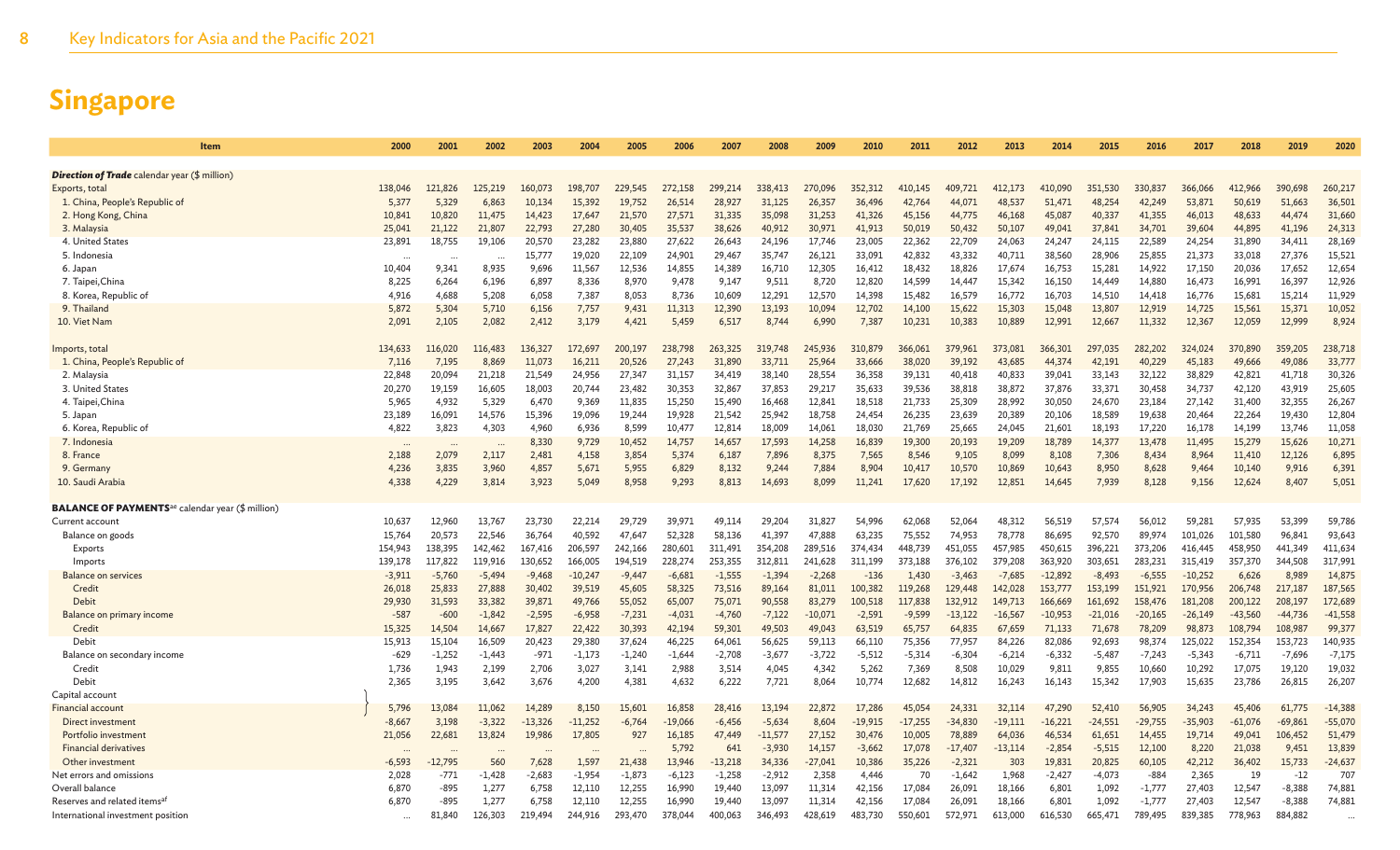| <b>Item</b>                                                           | 2000     | 2001    | 2002     | 2003             | 2004             | 2005             | 2006     | 2007     | 2008    | 2009     | 2010    | 2011    | 2012    | 2013    | 2014    | 2015    | 2016    | 2017    | 2018    | 2019    | 2020     |
|-----------------------------------------------------------------------|----------|---------|----------|------------------|------------------|------------------|----------|----------|---------|----------|---------|---------|---------|---------|---------|---------|---------|---------|---------|---------|----------|
|                                                                       |          |         |          |                  |                  |                  |          |          |         |          |         |         |         |         |         |         |         |         |         |         |          |
| <b>Balance of Payments</b> (% of GDP at current prices)               |          |         |          |                  |                  |                  |          |          |         |          |         |         |         |         |         |         |         |         |         |         |          |
| Exports                                                               | 161.3    | 154.1   | 153.9    | 171.5            | 179.6            | 189.5            | 188.8    | 172.1    | 182.9   | 149.1    | 156.1   | 160.6   | 152.9   | 148.9   | 143.1   | 128.6   | 117.1   | 121.3   | 122.1   | 117.9   | 121.1    |
| Imports                                                               | 144.9    | 131.2   | 129.6    | 133.8            | 144.3            | 152.2            | 153.6    | 140.0    | 161.6   | 124.5    | 129.8   | 133.6   | 127.5   | 123.3   | 115.6   | 98.6    | 88.9    | 91.9    | 95.1    | 92.0    | 93.5     |
| Balance on goods                                                      | 16.4     | 22.9    | 24.4     | 37.7             | 35.3             | 37.3             | 35.2     | 32.1     | 21.4    | 24.7     | 26.4    | 27.0    | 25.4    | 25.6    | 27.5    | 30.1    | 28.2    | 29.4    | 27.0    | 25.9    | 27.5     |
| Current account balance                                               | 11.1     | 14.4    | 14.9     | 24.3             | 19.3             | 23.3             | 26.9     | 27.1     | 15.1    | 16.4     | 22.9    | 22.2    | 17.6    | 15.7    | 18.0    | 18.7    | 17.6    | 17.3    | 15.4    | 14.3    | 17.6     |
| Overall balance                                                       | 7.2      | $-1.0$  | 1.4      | 6.9              | 10.5             | 9.6              | 11.4     | 10.7     | 6.8     | 5.8      | 17.6    | 6.1     | 8.8     | 5.9     | 2.2     | 0.4     | $-0.6$  | 8.0     | 3.3     | $-2.2$  | 22.0     |
| <b>INTERNATIONAL RESERVES</b> calendar year (\$ million)              |          |         |          |                  |                  |                  |          |          |         |          |         |         |         |         |         |         |         |         |         |         |          |
| Total                                                                 | 80,170   | 75,677  | 82,221   | 96,245           | 112,579          | 116,172          | 136,260  | 162,957  | 174,193 | 187,803  | 225,715 | 237,739 | 259,306 | 273,076 | 256,855 | 247.746 | 246,576 | 279,902 | 287,678 | 279,451 | 362,300  |
| Gold, national valuation                                              | 210      | 210     | 212      | 212              | 212              | 212              | 212      | 212      | 212     | 212      | 212     | 212     | 212     | 212     | 212     | 212     | 212     | 212     | 212     | 212     | 212      |
| Foreign exchange                                                      | 79,514   | 74,943  | 81,355   | 95,263           | 111,634          | 115,501          | 135,602  | 162,306  | 173,437 | 185,793  | 223,678 | 235,362 | 256,841 | 270,484 | 254,562 | 245,721 | 244,366 | 277,813 | 285,349 | 276,969 | 359,343  |
| Reserve position in the IMF                                           | 310      | 374     | 478      | 564              | 440              | 174              | 130      | 90       | 174     | 262      | 297     | 833     | 912     | 1,035   | 815     | 601     | 998     | 812     | 1,065   | 1,213   | 1,639    |
| <b>SDRs</b>                                                           | 137      | 150     | 177      | 207              | 293              | 285              | 316      | 350      | 370     | 1,537    | 1,527   | 1,332   | 1,341   | 1,345   | 1,266   | 1,211   | 1,001   | 1,064   | 1,052   | 1,058   | 1,106    |
| <b>EXCHANGE RATES</b>                                                 |          |         |          |                  |                  |                  |          |          |         |          |         |         |         |         |         |         |         |         |         |         |          |
| End of period                                                         | 1.732    | 1.851   | 1.737    | 1.701            | 1.634            | 1.664            | 1.534    | 1.441    | 1.439   | 1.403    | 1.288   | 1.301   | 1.224   | 1.265   | 1.321   | 1.414   | 1.446   | 1.337   | 1.365   | 1.347   | 1.322    |
| Average of period                                                     | 1.724    | 1.792   | 1.791    | 1.742            | 1.690            | 1.664            | 1.589    | 1.507    | 1.415   | 1.455    | 1.364   | 1.258   | 1.250   | 1.251   | 1.267   | 1.375   | 1.382   | 1.381   | 1.349   | 1.364   | 1.380    |
| <b>EXTERNAL INDEBTEDNESS</b> <sup>ag</sup> calendar year (\$ million) |          |         |          |                  |                  |                  |          |          |         |          |         |         |         |         |         |         |         |         |         |         |          |
| Total debt outstanding and disbursed                                  | 220,298  | 222,073 | 234,393  | 245,233          | 287,785          | 300,359          | 313,551  | $\cdots$ |         |          |         |         |         |         |         |         |         |         |         |         |          |
| Long-term debt                                                        | 152,481  | 153,735 | 174,899  | 187,559          | 219,742          | 217,471          | 211,233  |          |         |          |         |         |         |         |         |         |         |         |         |         |          |
| Public and publicly guaranteed                                        |          |         |          |                  |                  |                  |          |          |         |          |         |         |         |         |         |         |         |         |         |         |          |
| Private nonguaranteed                                                 | $\cdots$ |         | $\cdots$ |                  | $\cdots$         |                  | $\cdots$ | $\cdots$ |         | $\cdots$ |         |         |         |         |         |         |         |         |         |         | $\cdots$ |
| Short-term debt                                                       | 67,817   | 68,338  | 59,494   | 57,674           | 68,043           | 82,888           | 102,318  | $\cdots$ |         | $\cdots$ |         |         |         |         |         |         |         |         |         |         |          |
| Use of IMF credit                                                     |          |         |          |                  |                  |                  |          |          |         |          |         |         |         |         |         |         |         |         |         |         |          |
| External debt (% of GNI) <sup>ah</sup>                                | 16.0     | 21.0    | 23.0     |                  |                  |                  |          |          |         |          |         |         |         |         |         |         |         |         |         |         |          |
| Total long-term debt (% of total debt)                                | 69.2     | 69.2    | 74.6     | $\cdots$<br>76.5 | $\cdots$<br>76.4 | $\cdots$<br>72.4 | <br>67.4 |          |         | $\cdots$ |         |         |         |         |         |         |         |         |         |         |          |
| Short-term debt (% of total debt)                                     | 30.8     | 30.8    | 25.4     | 23.5             | 23.6             | 27.6             | 32.6     | $\cdots$ |         | $\cdots$ |         |         |         |         |         |         |         |         |         |         |          |
|                                                                       |          |         |          |                  |                  |                  |          |          |         |          |         |         |         |         |         |         |         |         |         |         |          |
| Debt service (% of exports of goods and services)                     | $\cdots$ |         |          |                  |                  |                  |          |          |         |          |         |         |         |         |         |         |         |         |         |         |          |

... = data not available; | = marks break in series; - = magnitude equals zero; 0 or 0.0 = magnitude is less than half of unit employed; \$ = United States dollars; cif = cost, insurance, and freight; fob = free on board; G IMF = International Monetary Fund; km<sup>2</sup> = square kilometer; kWh = kilowatt-hour; L = liter; NPISHs = nonprofit institutions serving households; S\$ = Singapore dollars; SDRs = special drawing rights; t = metric ton.

a Refers to Singapore residents (i.e., Singapore citizens and permanent residents) and nonresidents. For 2003 onward, excludes residents who are overseas for a continuous period of 12 months or longer as at the reference p

b For 2003, the figure is calculated based on the 2003 unrevised population, which includes residents who are overseas for a continuous period of 12 months or longer as at the reference period. It is to be noted that data using population estimates based on the de facto concept (i.e., the person is present in the country at the reference period), while data for 1991 onwards are based on the de jure concept (i.e., the person's place of usual declined by 0.3% due to a decrease in the nonresident population.

c Refers to persons aged 15 years and older with estimates derived by combining data on residents (also known as locals) obtained from the Comprehensive Labour Force Survey with foreign workforce data compiled from adminis June 2007 data were adjusted based on the latest revised population estimates from the Government of Singapore's Department of Statistics to facilitate comparisons with June 2008 onwards.

d Refers to Singapore residents only. Resident figures are based on the midyear Comprehensive Labour Force Survey except Census year 2000 and General Household Survey 2005. Data across the various years may not be strictly Data on industry are classified according to the Singapore Standard Industry Classification (SSIC): SSIC 2000 for 2000-2004, SSIC 2005 for 2005-2009, SSIC 2009 for 2010-2014, SSIC 2015 for 2015-2019, and SSIC 2020 for 2020

e Includes professional services; administrative and support services; public administration and education; health and social services; arts, entertainment, and recreation; other community, social, and personal service ind

f Refers to persons aged 15 years and older who normally work less than 35 hours a week but are willing and available to engage in additional work. Comparable data are available for 2009 onwards.

g Refers to Singapore residents only and is based on the midyear Comprehensive Labour Force Survey, except Census year 2000 and General Household Survey 2005. Data on industry are classified according to SSIC 2000 for 2000 SSIC 2015 for 2015–2019, and SSIC 2020 for 2020.

h Forms part of other goods industries comprising agriculture, forestry, and fishing; and mining and quarrying.

i Forms part of utilities comprising electricity, gas, steam, and air-conditioning supply; water supply; and sewerage, waste management, and remediation activities.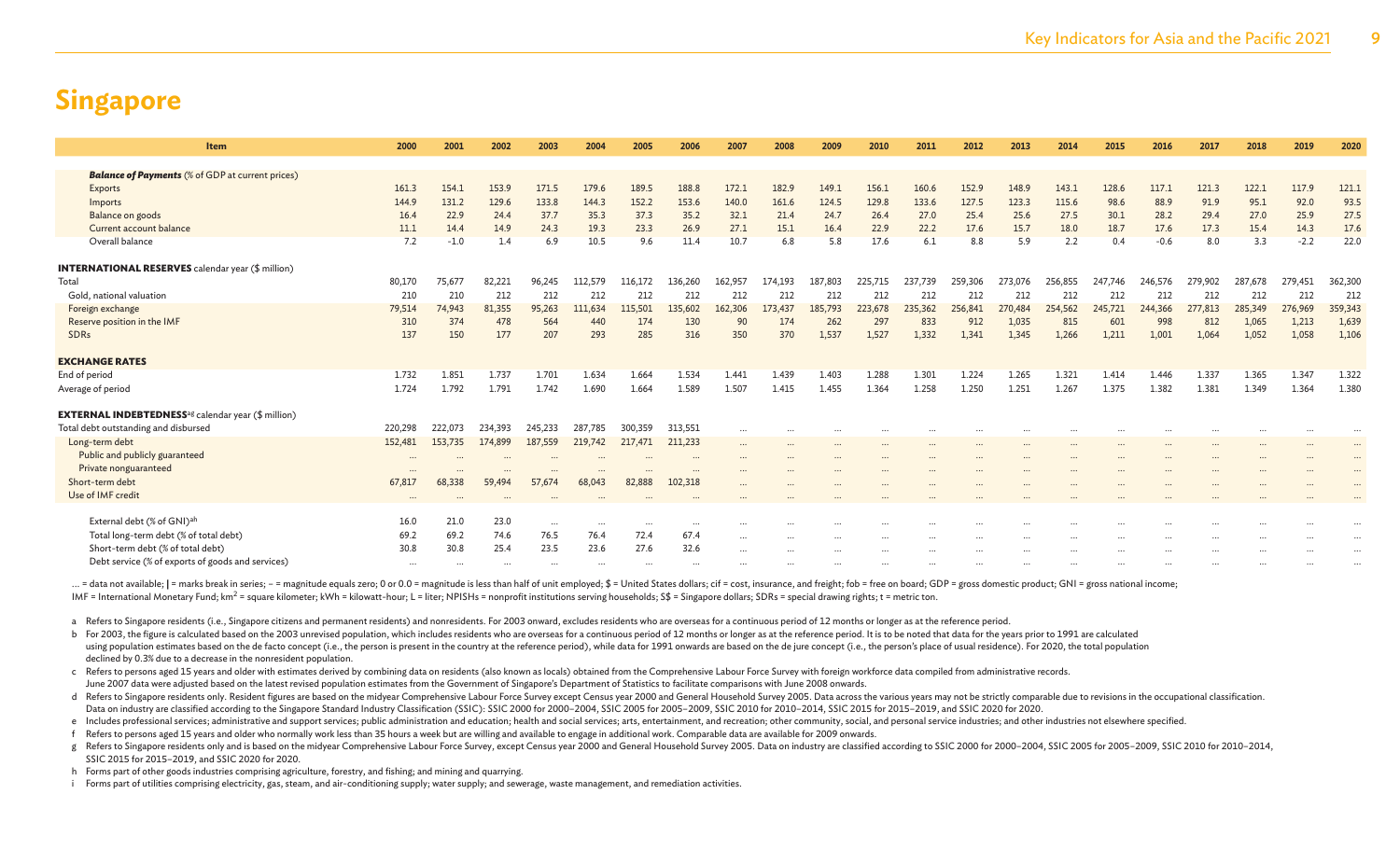j Excludes repair of motor vehicles and motorcycles.

- k Forms part of business services comprising real estate activities; professional, scientific, and technical activities; and administrative and support service activities; Enception and technical activities; and administra
- I Forms part of other service industries comprising public administration and defense; compulsory social security; education; human health and social work activities; arts, entertainment, and recreation; and other service
- m According to the publication Adoption of Singapore Standard Industrial Classification 2010 in the National Accounts: Output-Based GDP, March 2012 (http://www.singstat.gov.sg/publications/publications-and-papers/economy#n ownership of dwellings does not fall under any section of the SSIC. It refers to housing services provided by owner-occupiers and individuals who lease their residential properties.
- n Refers to other goods industries.
- o Refers to manufacturing, construction, and utilities.
- p Refers to services-producing industries, including ownership of dwellings.
- q Data are expressed in chained (2015) Singapore dollars. Chain-linked data generally do not add up to the total.
- r Refers to index of industrial production.
- s Data reflect the gross generation in the system. From January 2016, data have incorporated output from solar generation.
- t Refers to total electricity consumption by end users, including (embedded) consumption by autoproducers. From January 2016, data have incorporated consumption of output from solar generation.
- u Includes hotels.
- v Includes restaurant food, fast food, hawker food (including food courts), and catered food. Excludes hotels.
- w Refers to the domestic supply price index. The domestic supply price index measures the changes in prices of imported and locally manufactured products retained for use in the country.
- x The Monetary Authority of Singapore's holdings of government securities have been reclassified under "domestic credit to government" instead of "other items".
- y Refers to total domestic credit less net claims on the government sector and claims on other financial institutions.
- z Refers to investment in securities and equities in Singapore.
- aa Residual item.
- ab Refers to the sum of M2 and net deposits with nonbank financial institutions and/or finance companies.
- ac Refers to the average rates quoted by 10 leading banks.
- ad Prior to 2003, data exclude Indonesia.
- ae Singapore's balance-of-payments accounts are compiled in accordance with the IMF's Balance of Payments and International Investment Position Manual (sixth edition).
- af Decrease in assets and liabilities as well as net inflows in net balances are indicated by a minus sign.
- ag Short-term debt refers to debt due within 1 year of the reference period, which may include components of the total external debt. Long-term debt refers to the residual.
- ah From 1998 onward, the calculation of the ratio was discontinued in view of the change in external debt coverage.

#### **Sources:**

| Population                   | Government of Singapore, Department of Statistics (DOS). Population. https://www.tablebuilder.singstat.gov.sg/publicfacing/mainMenu.action (accessed 15 March 2021). |
|------------------------------|----------------------------------------------------------------------------------------------------------------------------------------------------------------------|
| Labor Force                  | Government of Singapore, Ministry of Manpower. Official communication, 30 April 2021; past communication.                                                            |
| <b>National Accounts</b>     | DOS. National Accounts. https://www.tablebuilder.singstat.gov.sg/publicfacing/mainMenu.action (accessed 15 March 2021).                                              |
| Production Index             |                                                                                                                                                                      |
| Agriculture                  | Food and Agriculture Organization of the United Nations. FAOSTAT Database. http://www.fao.org/faostat/en/#data/QI (accessed 7 April 2021).                           |
| Manufacturing                | DOS. National Accounts. https://www.tablebuilder.singstat.gov.sg/publicfacing/mainMenu.action (accessed 15 March 2021).                                              |
| Energy                       | Enterprise Singapore. Official communication, 12 March 2021; past communication.                                                                                     |
| Electricity<br>Retail prices | DOS. Electricity and Retail Prices. https://www.tablebuilder.singstat.gov.sg/publicfacing/mainMenu.action (accessed 12 March 2021).                                  |
| Price Indexes                | DOS. Prices. https://www.tablebuilder.singstat.gov.sg/publicfacing/mainMenu.action (accessed 15 March 2021).                                                         |
| Implicit GDP deflator        | DOS. National Accounts. https://www.tablebuilder.singstat.gov.sg/publicfacing/mainMenu.action (accessed 15 March 2021).                                              |
| Money and Interest Rates     | Monetary Authority of Singapore. Official communication, 10 March 2021; past communication.                                                                          |